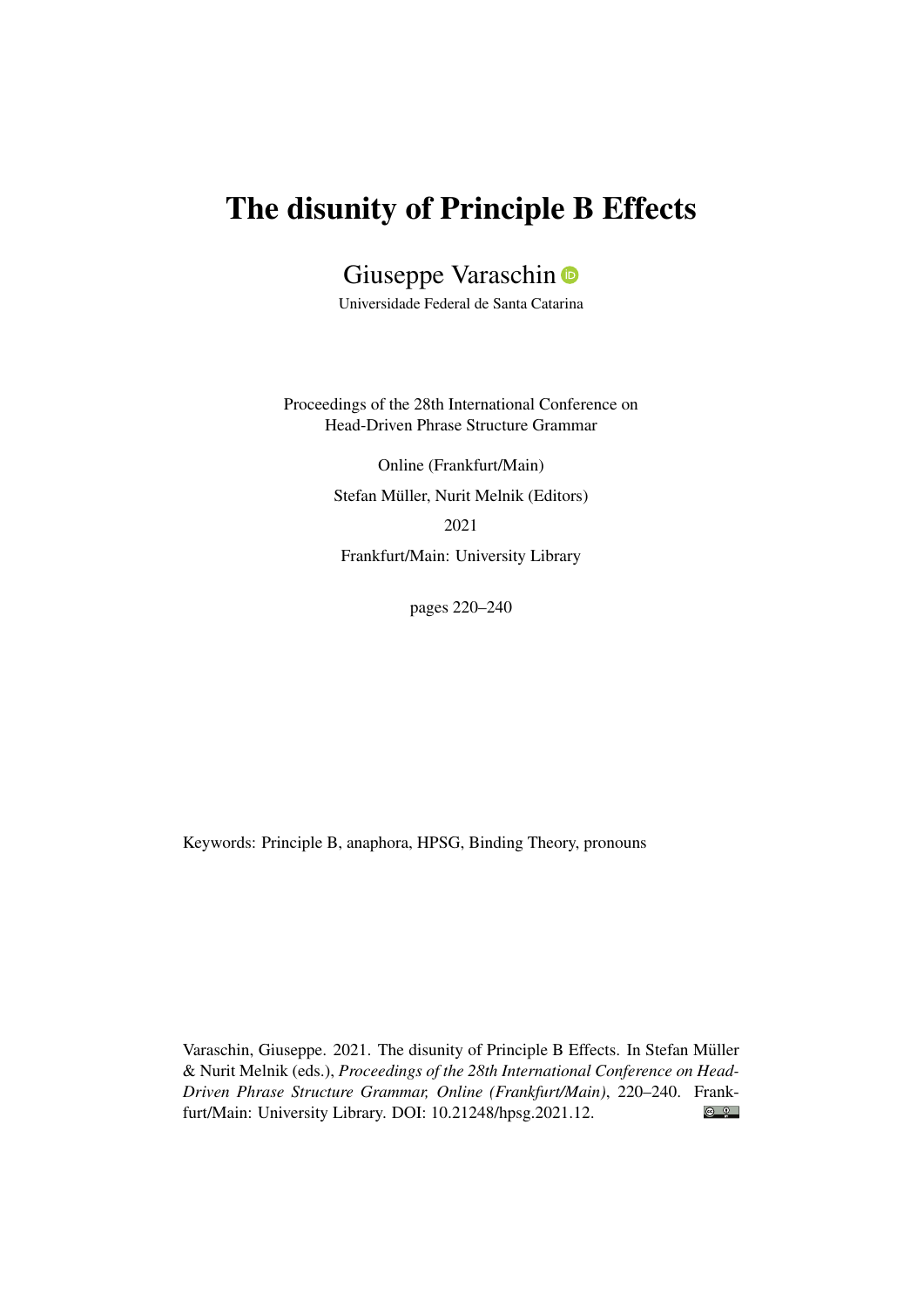#### Abstract

It is a typologically well-attested generalization that simple personal pronouns are avoided when the purpose is to signal semantic identity between coarguments of a predicate (Faltz, 1985; Comrie, 1999; Levinson, 2000; Haspelmath, 2008, forthcoming; Volkova & Reuland, 2014). Many linguists assume what I call the Unified View, where these pronoun disjointness effects come out as a byproduct of a single syntactic constraint, generally known as Principle B of the Binding Theory (Chomsky, 1981, 1986; Pollard & Sag, 1994; Manning & Sag, 1998; Pollard, 2005; Müller, 2021). This paper argues that the Unified View is mistaken because it is both too weak and too strong. As an alternative, I propose that pronoun disjointness effects stem from a conspiracy of three distinct factors – none of which is a syntactic universal: (i) a preference for expressing identity with coindexation rather than anchoring distinct indices to the same referent (Reinhart, 1983); (ii) a language-specific variant of HPSG's Principle B; and (iii) a constraint on the morphosyntactic encoding of reflexive relations (Faltz, 1985; Reinhart & Reuland, 1993; König & Siemund, 2000).

## 1 Introduction

It is a typologically well-attested generalization that languages that have dedicated reflexives and personal pronouns (p-pronouns) consistently avoid the latter when the purpose is to signal semantic identity between coarguments of a predicate (Faltz, 1985; Comrie, 1999; Levinson, 2000; Huang, 2000; Haspelmath, 2008, forthcoming; Volkova & Reuland, 2014; Varaschin, 2021). Let us call these patterns Pronoun Disjointness Effects (PDEs). The examples in (1) illustrate the phenomenon in English:

- (1) a.  $*Susan_1$  praised her<sub>1</sub>.
	- b. \*Marta<sub>1</sub> voted for her<sub>1</sub>.
	- c. \*Every  $actor_1$  talks about him<sub>1</sub> all the time.
	- d. \*No actress<sub>1</sub> seems to defend her<sub>1</sub>.
	- e. \*Joanne<sub>1</sub> forgot to include her<sub>1</sub> in the guest list.

HPSG follows Mainstream Generative Grammar (MGG) in the assumption that PDEs receive an explanation in terms of Principle B of the Binding Theory. The following is a standard statement of Principle B, where the concept of binding is understood as implying coindexation and some notion of syntactic rank (e.g. c-command) (Chomsky, 1981; Pollard & Sag, 1994).

(2) Principle B: A p-pronoun is not bound in a local syntactic domain.

<sup>†</sup> I am grateful to Stefan Müller, Peter Sells, Peter Culicover, Philip Miller, Bob Levine and the members of the Synners discussion group at OSU for discussions concerning the topics addressed in this paper. I would also like to thank the reviewers and participants of the 2021 HPSG conference for their helpful feedback. All remaining errors are my own.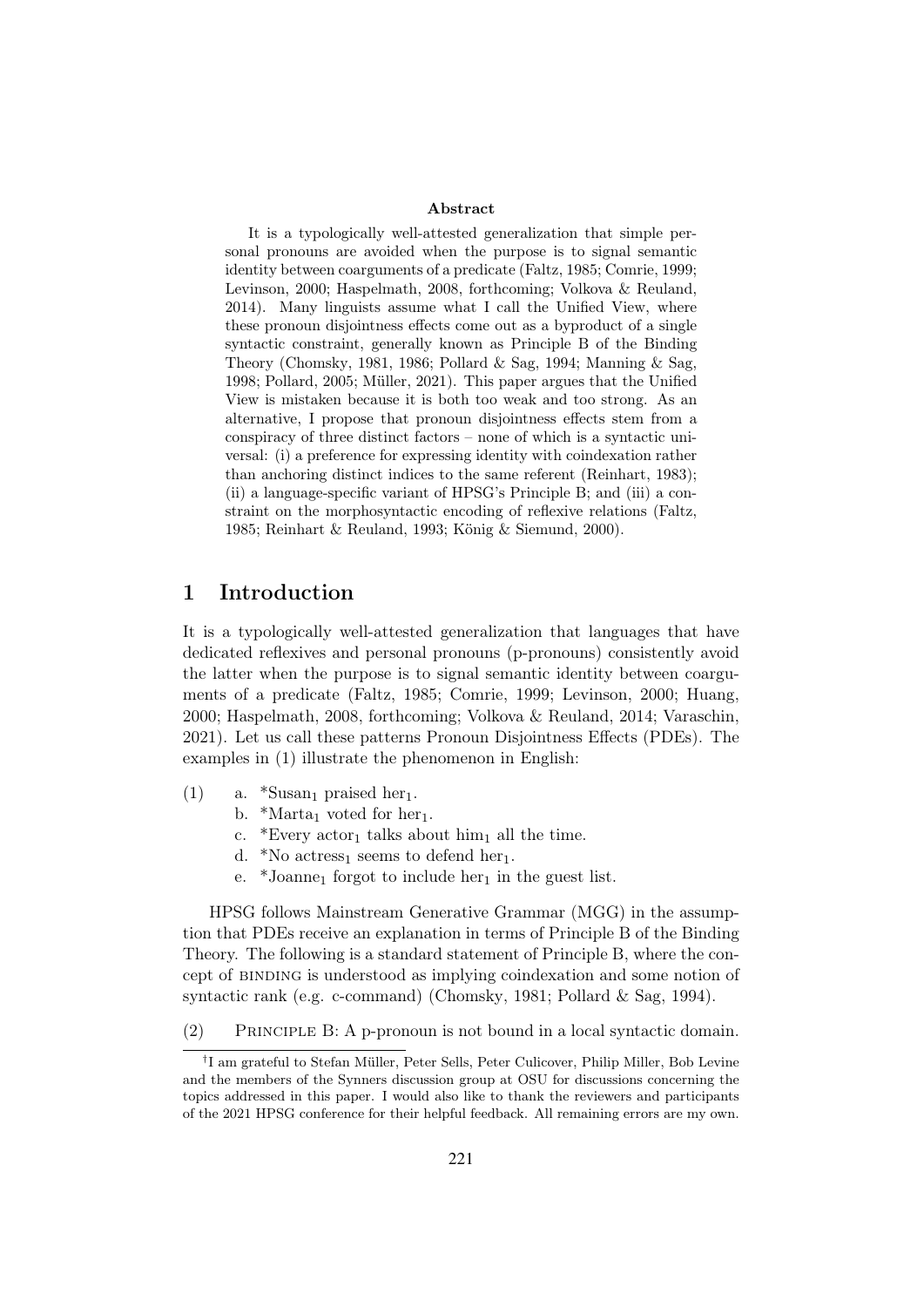However, in addition, many practitioners of MGG also seem to accept what I call the UNIFIED VIEW: the assumption that something like Principle B is both universal and sufficient to explain the full range of PDEs found across languages (Chomsky 1981, 1995; Fiengo & May 1994, i.a.).<sup>1</sup>

HPSG, in turn, has been largely silent about the validity of the Unified View. This paper attempts to break the silence by arguing that the Unified View should not be adopted within HPSG, given that it is both too weak (i.e. it fails to predict real PDEs) and too strong (i.e. it predicts PDEs where there are none). As an alternative, I propose that PDEs stem from a conspiracy of three distinct factors – none of which is a syntactic universal:

- (i) A preference for expressing semantic identity between NPs with coindexation rather than by anchoring distinct indices to the same referent.
- (ii) A language-specific variant of HPSG's Principle B.
- (iii) A constraint on the morphosyntactic encoding of reflexive relations (Faltz, 1985; Reinhart & Reuland, 1993; Comrie, 1999).

The paper is organized as follows. Section 2 argues that the Unified View is too weak by presenting a class of well-known PDEs that Principle B fails to predict. Section 3 sketches what an HPSG account of such cases might look like in the form of a principle called Coindexing Preference. Section 4 discusses some of the reasons why the Unified View may be considered too strong – in particular, the fact that it fails to account for languages like Brazilian Portuguese, Middle English, Frisian and French, where the binding of p-pronouns seems to depend on semantic properties of predicates, rather than on a purely syntactic notion of locality. Section 5 argues that such languages can be accounted for within HPSG by depriving Principle B of its universal status and positing a separate constraint which is sensitive to the semantics sorts of the relations encoded by particular words.

# 2 The Unified View is too weak

The Unified View is too weak because Principle B, however we decide to state it, inevitably fails to predict semantic disjointness in cases where disjointness is clearly enforced. If Principle B is formulated as a restriction against local coreference for p-pronouns – as in some prominent expositions of the Binding Theory (Jackendoff, 1972; Chomsky, 1995) – PDEs like (3), which involve non-referential antecedents will be left unexplained.

<sup>&</sup>lt;sup>1</sup>Over the years, there have been several attempts to derive Principle B from more principled assumptions such as constraints on movement, principles of agreement or economy conditions on chains (Burzio 1989; Menuzzi 1999; Hornstein 2001; Kayne 2005; Chomsky 2008; Hicks 2009; Rooryck & Vanden Wyngaerd 2011). These proposals still count as instances of the Unified View insofar as they accept that there is a single unified cause underlying PDEs which is universal and syntactic in nature.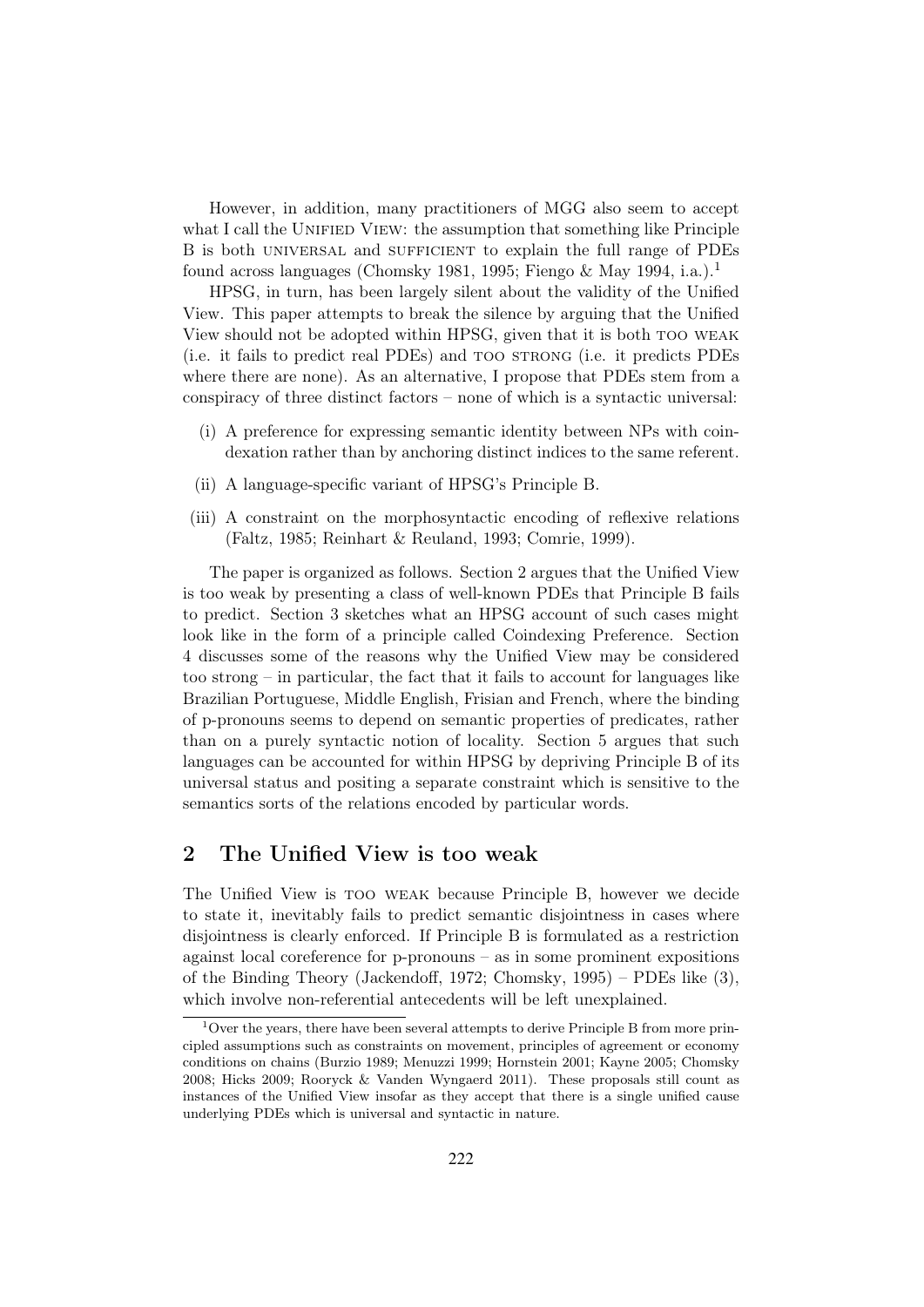#### (3)  $\ast$ {No actress<sub>1</sub> / Every actress<sub>1</sub>} hates her<sub>1</sub>.

For this reason, it widely recognized the kind of identity which is governed by Principle B should not be at the level of real-world reference, but, rather, at the level of discourse representation or logical syntax (Pollard & Sag, 1994; Reinhart, 2006; Reuland, 2011). HPSG incorporates this insight by stating its own version of Principle B as a constraint against the identity of INDEX values among members of a single ARG-ST list (Pollard  $\&$  Sag, 1994; Manning & Sag, 1998; Pollard, 2005; Müller, 2021):

(4) Principle B:

A p-pronoun is not coindexed with any of its local o-commanders.<sup>2</sup>

Indices lead a double life within the HPSG formalism. On the one hand, they encode grammatically relevant information that enters into agreement. This is specified as part of the grammar signature, which declares the features PERS, NUM and GEND appropriate to objects of the sort *index* The abbreviated structure in  $(5)$  shows that the INDEX value is what express the information that the p-pronoun her is 3rd person, singular and feminine:



On the other hand, HPSG indices also play a semantic role, which is analogous to that of individual variables in first-order logic (Copestake et al., 2005; Koenig & Richter, 2021). In (6), for example, the index 1, which is shared between the reflexive and its antecedent, also fills in the two argument

<sup>&</sup>lt;sup>2</sup>Ancillary definitions are given below (Pollard & Sag 1994, 253-4):

<sup>(</sup>i) Let Y and Z be *synsem* objects with distinct LOCAL values, Y referential.

a. Y LOCALLY O-COMMANDS Z iff Y is less oblique than Z.

b. Z is locally bound by Y iff Z is locally o-commanded by Y and Z and Y are coindexed.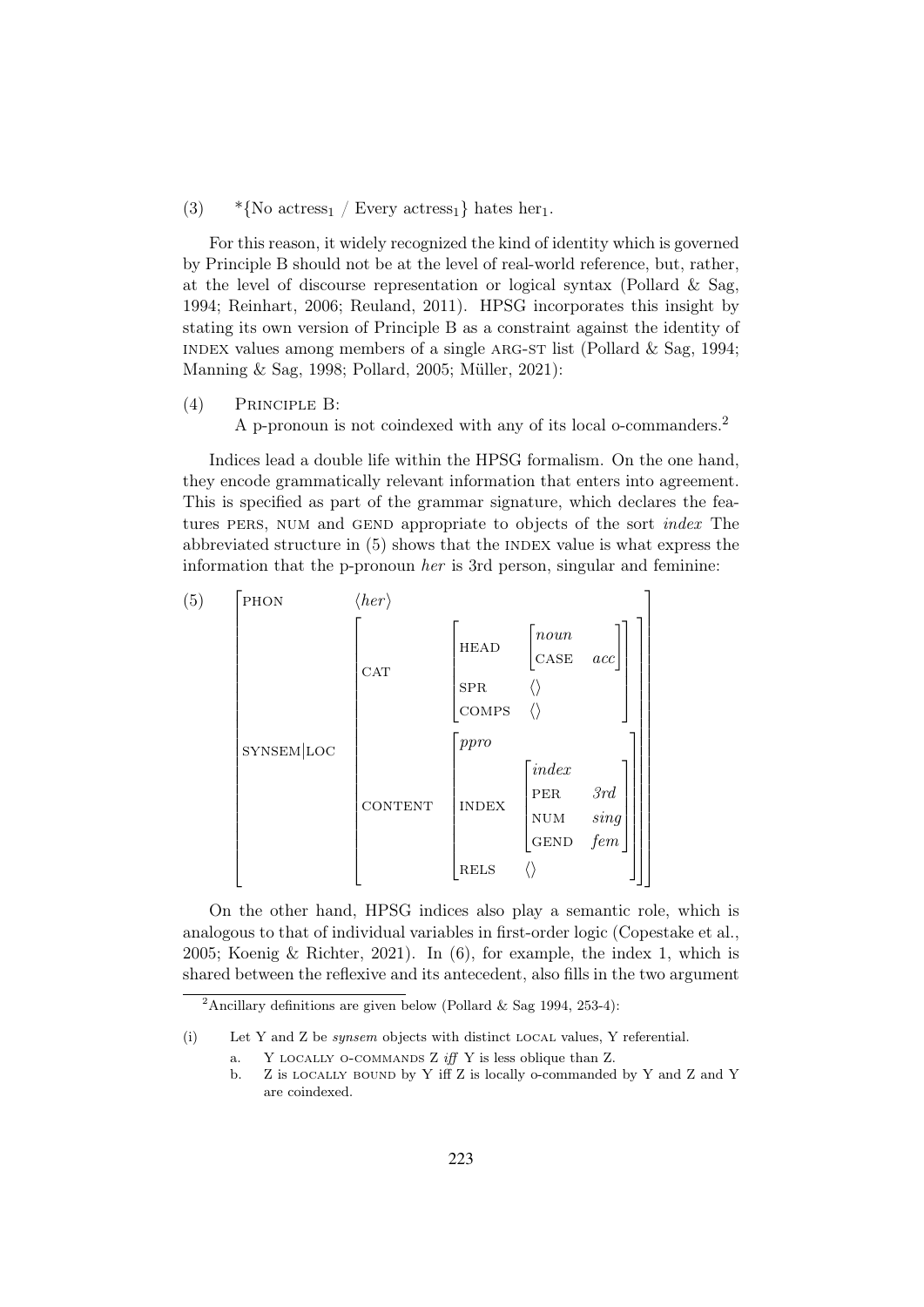roles of the elementary predication introduced by the verb hates.



Also like variables in predicate logic, different indices can be assigned or anchored to the same real-world referent. This kind of non-injective mapping from indices to referents can be illustrated with Pollard  $\&$  Sag's (1994, 72) example in (7) (coreference is signaled by placing NPs in italics):

(7) The senate<sub>1</sub> just voted itself<sub>1</sub> another raise. Most of them<sub>2</sub> were already overpaid to begin with.

In  $(7)$  we have a plural index that is part of the CONTENT value of the pronoun them picking out the same referent as the singular index that is part of the CONTENT value of the senate and *itself*. This mode of achieving coreference is established on purely pragmatic grounds, subject to general anchoring conditions specified by the grammar (Pollard & Sag, 1994).

Given the existence of cases like (7), HPSG's purely index-based Principle B does not rule out the possibility of p-pronouns coreferring with local ocommanding NPs as well as long as token-identity of indices is not involved. This seems to be a particularly useful way to understand why coreference is possible in (8) (Reinhart, 1983; Pollard & Sag, 1994; Heim, 1998):

- (8) a.  $I_2$  dreamt that  $I_2$  was *Elaine Stritch*<sub>1</sub> and  $I_1$  kissed me<sub>2</sub>.
	- b. How can you doubt that the speaker 1 is  $Amy_2$ ? She 1 praises her 2 to the sky.
		- c. Sara<sub>1</sub> said that only she<sub>1</sub> voted for her<sub>2</sub>.

Since p-pronouns in (8) are not coindexed with their local antecedents, coreference is correctly not excluded by Principle B, which merely requires nonidentity of indices. However, for this same reason, we need some other principle to explain why coreference with local o-commanding NPs is not acceptable in general – e.g. why we don't get it in neutral contexts like  $(9)$ :

- (9) a.  $*I_1$  kissed  $me_2$ .
	- b.  $*Amy_1$  praises her<sub>2</sub>.
	- c.  $*Sara_1$  voted for *her*<sub>2</sub>.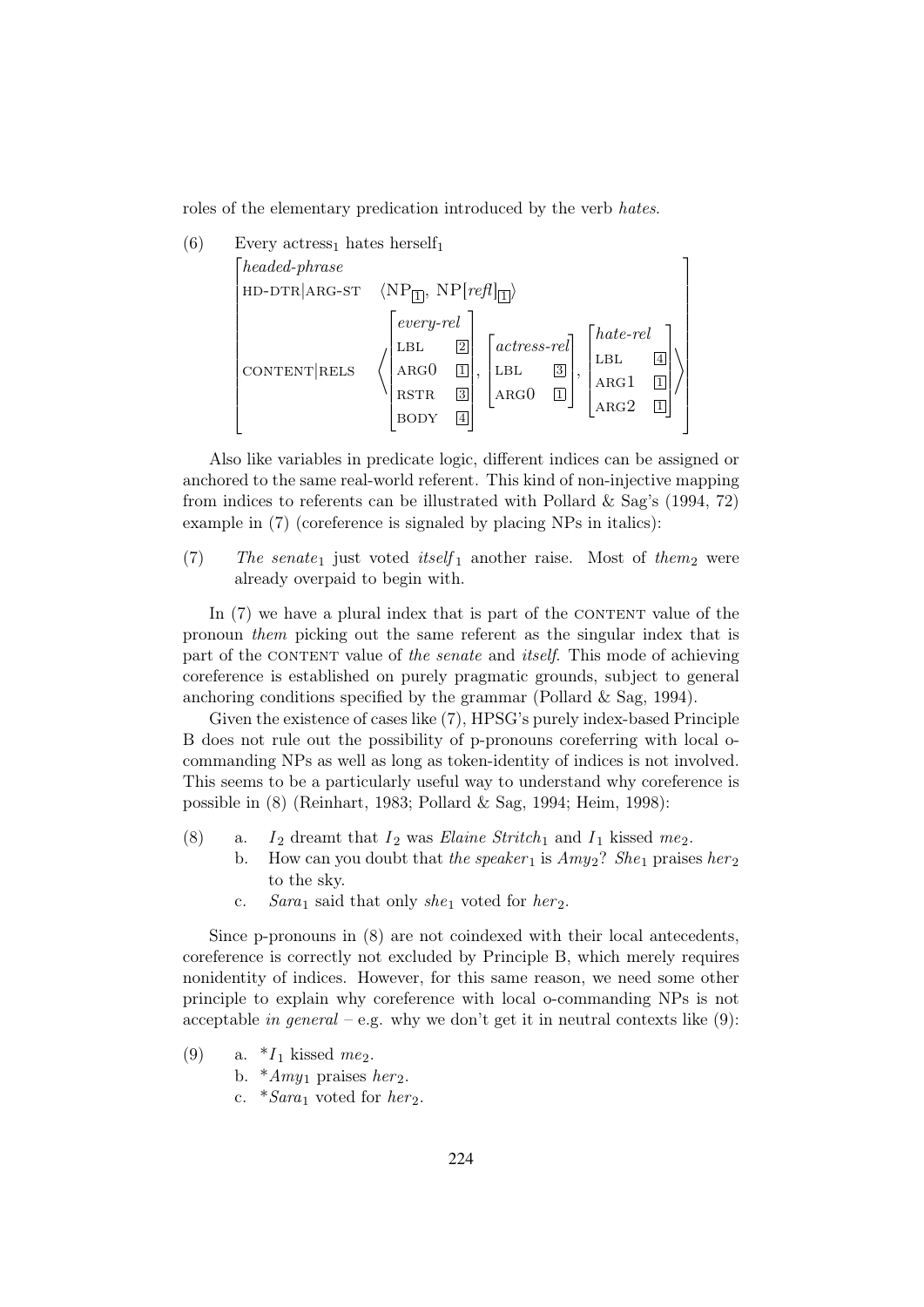# 3 A solution: Coindexing Preference

The fact that Principle B cannot explain why semantic identity is ruled out in  $(9)$ , entails that the Unified View is too weak – i.e. it fails to predict cases of disjointness attested in English, as well as in other languages (Noguchi, 1993). To my knowledge, an account of this has not been explicitly proposed in the HPSG literature (but see Pollard  $\&$  Sag (1994, 74) for some hints).

Some authors within MGG argue that the contrast between (8) and (9) is due to an economy principle that establishes a preference for encoding semantic identity in structural terms (e.g. via syntactic binding) over inferring it on the basis of contextual cues (Reinhart, 1983; Grodzinsky & Reinhart, 1993; Krifka, 2018). I propose something similar for HPSG:

(10) Coindexing Preference: Let X and Y be *synsem* objects with distinct INDEX values. X cannot corefer with  $Y$  if replacing the INDEX value of  $Y$  with the index value of X yields an indistinguishable interpretation.

The basic idea is that speakers should not opt for anchoring distinct indices to the same referent unless there is a clear interpretive motivation for not using a plain coindexed structure  $-$  i.e. if there is some specific interpretive effect attainable solely by a non-coindexed variant. This is arguably a consequence of Levinson's (2000) Manner Principle:

(11) Manner Principle:

Avoid prolix, obscure or marked expressions without reason.

Coindexed structures are less ambiguous (and, thus, less obscure) than non-coindexed ones because they can only be interpreted as expressing semantic identity. Non-coindexed structures, in turn, have a broader range of possible interpretations: they can convey semantic identity as well as disjoint reference. The only reason for expressing coreference without coindexing (given that expressing coreference with coindexing is generally clearer) is if there is some interpretive justification for using an extra index.

In Pollard & Sag's example in (7), each index signals a different mode of individuation in virtue of the distinct anchoring conditions the grammar of English associates with the features sing and plur. These anchoring conditions may be stated in the form of implicational constraints (Meurers, 2000):

(12) 
$$
\begin{bmatrix} \text{CONTENT} | \text{INDEX} & \boxed{\text{INUM}} & \text{sing} \end{bmatrix} \Rightarrow \begin{bmatrix} \text{CONTENT} | \text{BACKGR} & \left\{ \begin{bmatrix} \text{non-aggregate-rel} \\ \text{ARGO} & \boxed{\text{I}} \end{bmatrix} \right\} \end{bmatrix}
$$
  
(13) 
$$
\begin{bmatrix} \text{CONTENT} | \text{INDEX} & \boxed{\text{Z} | \text{NUM} & \text{plur} \end{bmatrix} \Rightarrow \begin{bmatrix} \text{CONTENT} | \text{BACKGR} & \left\{ \begin{bmatrix} \text{aggregate-rel} \\ \text{ARGO} & \boxed{\text{2}} \end{bmatrix} \right\} \end{bmatrix}
$$

The distinct modes of individuation conveyed as background assumptions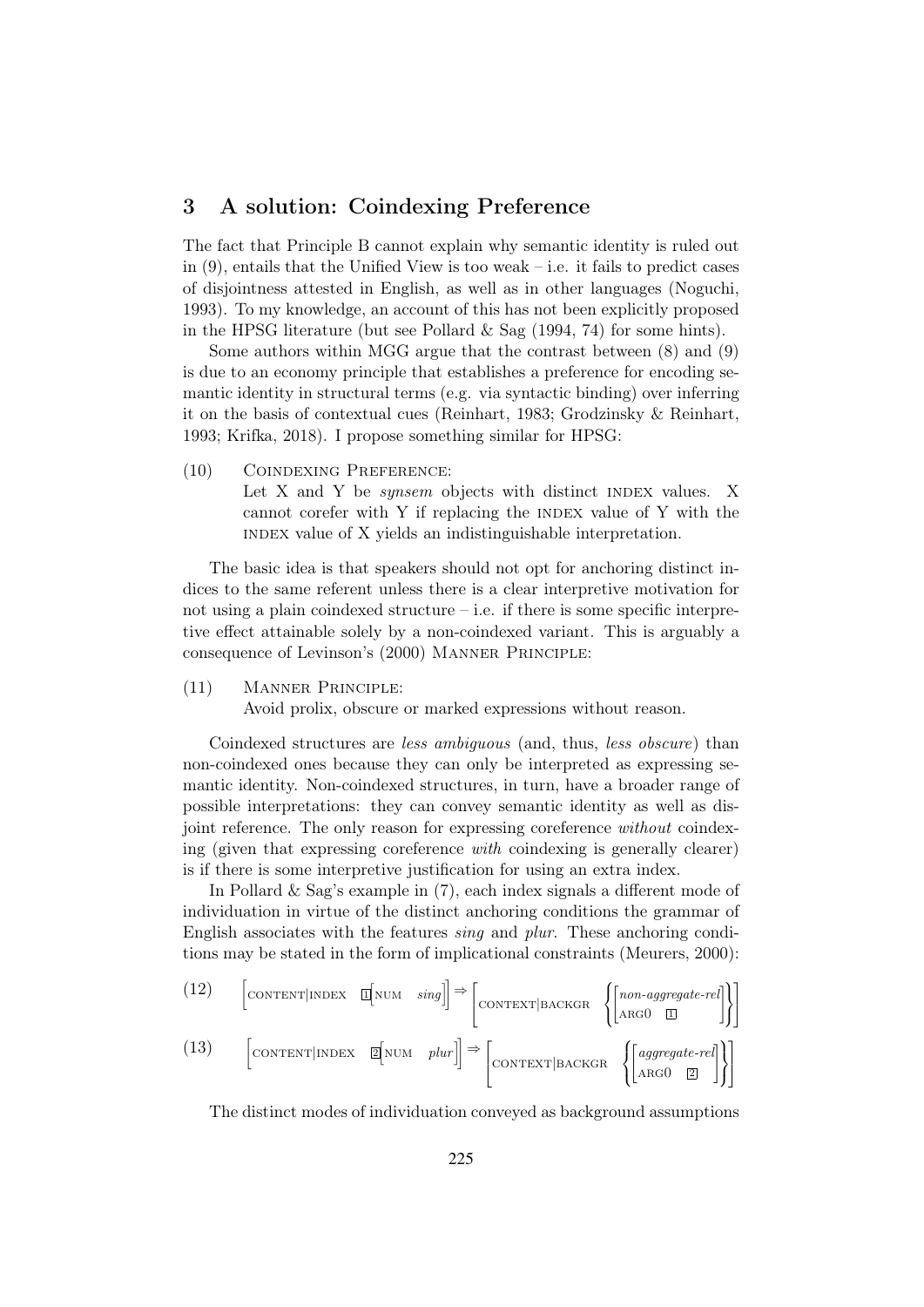by each type of index may justify using singular and plural to pick out the same referent, as long as the referent in question is one that can be conceptualized simultaneously as an aggregate and as a non-aggregate entity. This is the case for the senate and other collective-denoting NPs.

In contexts where using a new index for an old referent can be justified on interpretive grounds, there is nothing stopping p-pronouns from coreferring with locally o-commanding NPs. This is precisely what happens in  $(8)$ .

In  $(8-a)$  and  $(8-b)$ , each index is associated with a different *descriptive relation* or *quise* via the BACKGR(OUND) attribute. In  $(8-a)$ , index 1 represents its referent under the Elaine Stritch guise and 2 as the dream counterpart of the speaker (Lakoff, 1972; Safir, 2004). In (8-b), index 1 represents the referent as the speaker and 2 represents it as the bearer of the name  $Amy$  (Heim, 1998). The following is an abbreviated structure for the latter example:



The non-coindexed structure in (8-c) is also not interpretively equivalent to a coindexed one, since different properties are ascribed to Sara in each of these cases. The non-coindexed structure ascribes the property in (15-a), while a coindexed one would ascribe  $(15-b)$ :

(15) a.  $\lambda x$ . x voted for y (where y is contextually anchored to Sara) b.  $\lambda x$ . x voted for x

These two properties yield distinct truth-conditional effects in the presence of the focus-sensitive operator *only* (Rooth, 1992). Saying that Sara is the sole possessor of the property in (15-a), which is conveyed by a non-coindexed arg-st, entails that Sara received a total of one vote. This is compatible with a scenario with other people voted for themselves. If a coindexed structure were used, (15-b) would ascribed to Sara, given that the two argument roles of the predicate would be filled by the same index. The resulting structure would entail that Sara is the only self-voter. This is compatible with a situation where other people also voted for Sara. Since the non-coindexed structure is not interpretively equivalent to the coindexed one in this case, (10) does not rule out coreference in the former (Heim, 1998).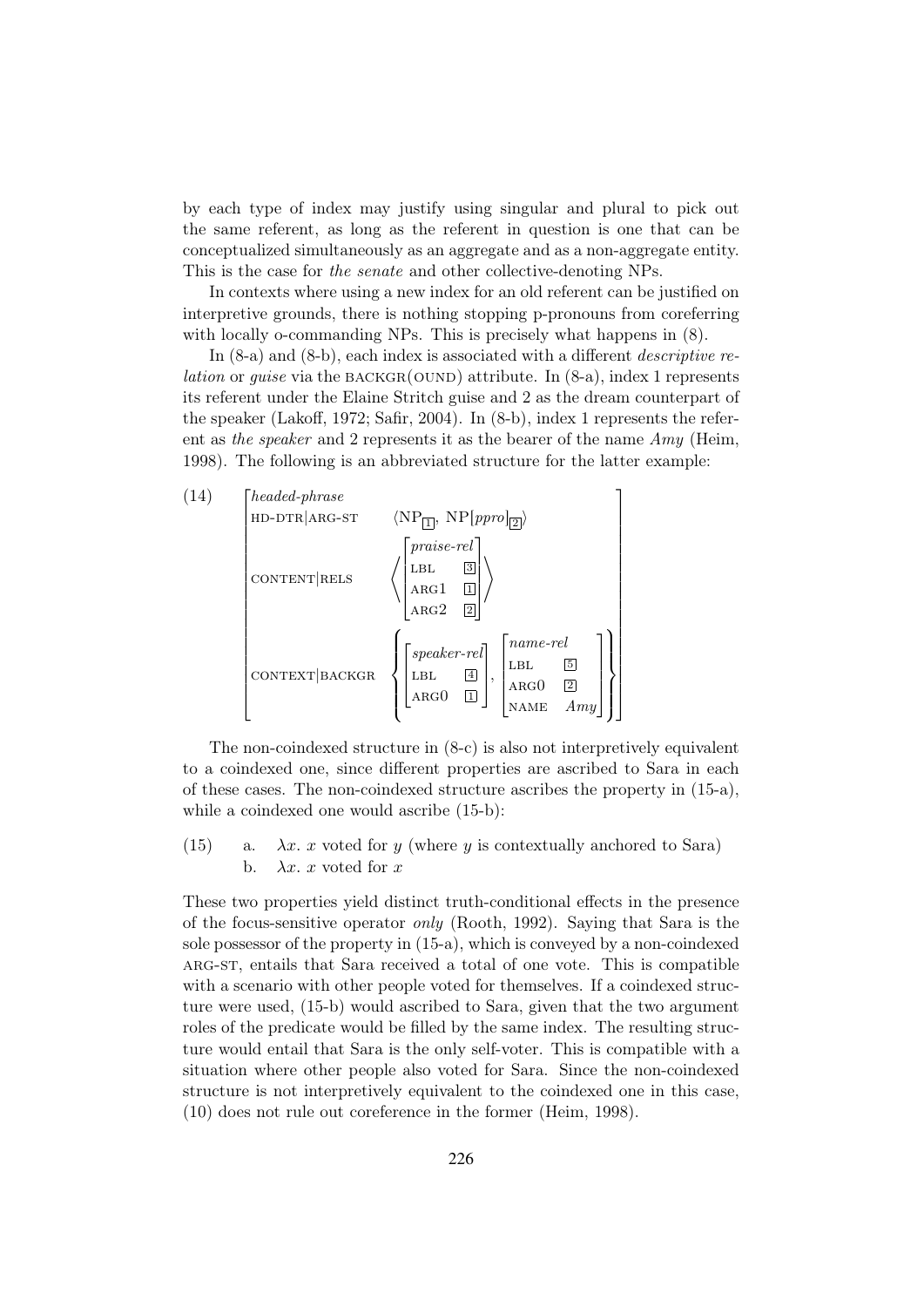None of these differences in interpretation between coindexed and noncoindexed structures exist in neutral contexts like (9). Therefore, Coindexing Preference correctly predicts PDEs to emerge in these cases. If we assume r-expressions introduce fresh indices by default, Coindexing Preference also goes a long way in deriving Principle C effects along with many exceptions to Principle C (Grodzinsky & Reinhart, 1993; Varaschin et al., in press).

# 4 The Unified View is too strong

The idea that a syntactic Principle B exhausts the range of disjointness effects involving p-pronouns is also too strong: i.e. it predicts semantic disjointness for p-pronouns where we see none. The excessive restrictiveness of the Unified View can be illustrated with data from the dialect of Brazilian Portuguese (BP) spoken in the states of São Paulo and Minas Gerais. I will specifically look at the behavior of the 3sg p-pronouns ele ('him') and ela ('her') as it is reported in previous theoretical and experimental literature (Moreira da Silva, 1983; Galves, 1986; Menuzzi, 1999; Grolla, 2011; Grolla & Bertolino, 2011; Lacerda et al., 2014; Varaschin, 2021).

First, note that  $ele/ela$  have all of the characteristics independently ascribed to p-pronouns (Zribi-Hertz, 1995; Safir, 2004; Reuland, 2011). They can be used as demonstratives (16) and with non-local antecedents (17):

- $(16)$ give the book to him to her and to him o livro pra ele<sub>1</sub>, pra ela<sub>2</sub> e pra ele3. [pointing gestures] 'Give the book to  $\lim_{1}$ , to her<sub>2</sub> and to  $\lim_{3}$ .'
- $(17)$  Nenhuma atriz<sub>1</sub> disse [que o Pedro odeia ela<sub>1</sub>]. no actress said that the Pedro hates her 'No actress<sub>1</sub> said that Pedro hates her<sub>1</sub>.'

Furthermore, in (18), p-pronouns in BP exhibit PDEs just like their English counterparts would in similar environments:

- $(18)$  a. \*O Paulo<sub>1</sub> viu ele<sub>1</sub>. the Paulo saw him 'Paulo<sub>1</sub> saw him(self)<sub>1</sub>.'
	- b.  $*A$  Sara<sub>1</sub> esqueceu de elogiar ela<sub>1</sub> na the Sara forgot to praise her in-the party festa. 'Sara<sub>1</sub> forgot to praise her(self)<sub>1</sub> at the party.'
	- c. \*A Amy<sub>1</sub> bateu primeiro nela<sub>1</sub>, depois nos the Amy hit first on-her, then on-the others outros. 'Amy<sub>1</sub> hit her(self)<sub>1</sub> first, then other people.'
	- d. \*O Pedro<sub>1</sub> não depreciou ele<sub>1</sub> na the Pedro not disparaged him in-the party festa. 'Pedro<sub>1</sub> didn't disparage him(self)<sub>1</sub> at the party.'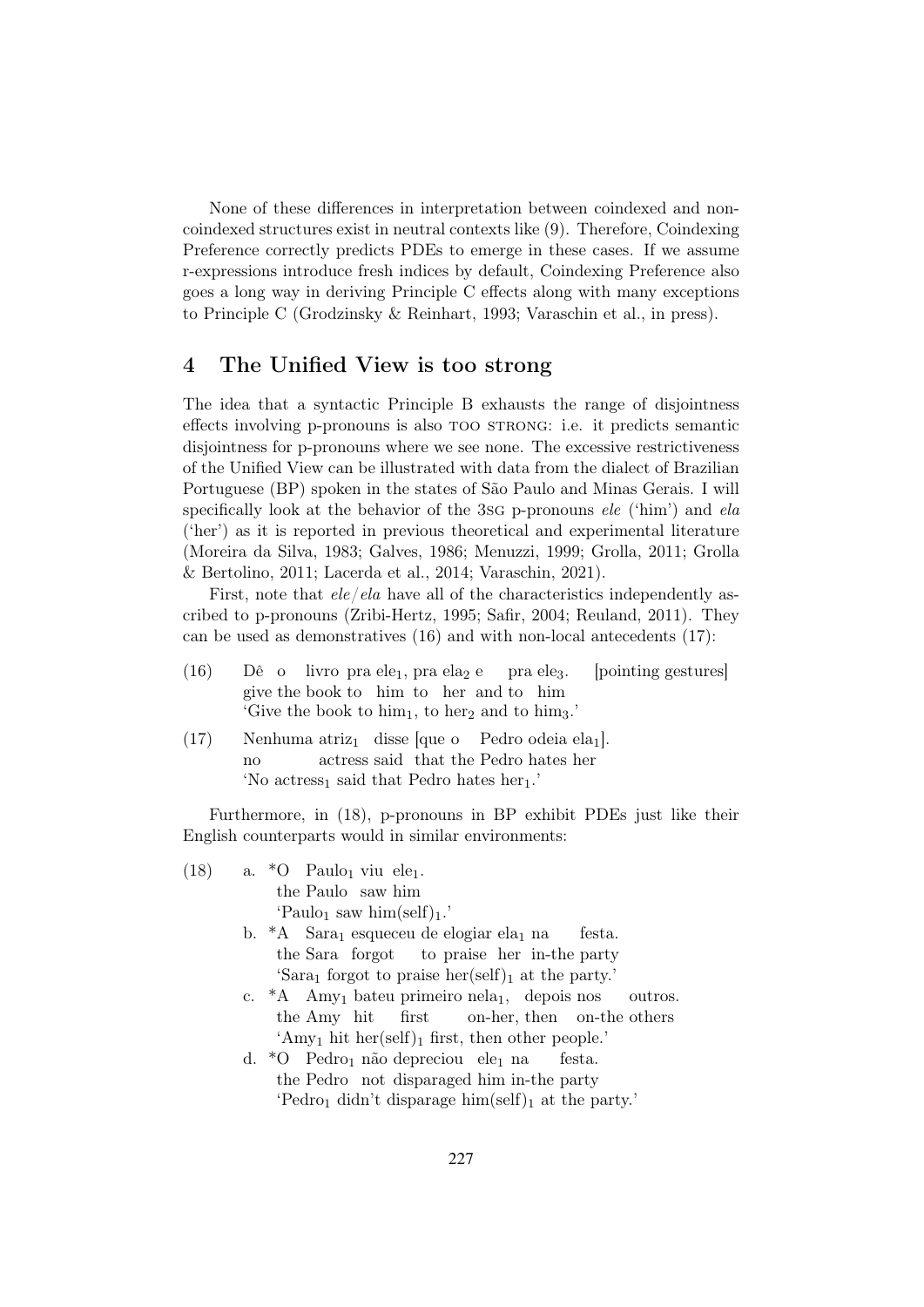e. \*Todo político<sub>1</sub> fica every politician stayed complaining of-him the time all reclamando dele<sub>1</sub> o tempo todo. 'Every politician<sub>1</sub> complains about him(self)<sub>1</sub> all the time.'

The problem, however, is that slight modifications of (18) make binding by a local coargument fully acceptable, in violation of Principle B:

- $(19)$  a. the Paulo saw him in-the mirror Paulo<sub>1</sub> viu ele<sub>1</sub> no espelho. 'Paulo<sub>1</sub> saw him(self)<sub>1</sub> in the mirror.'
	- $\mathbf b$ . the Sara forgot Sara<sub>1</sub> esqueceu de incluir ela<sub>1</sub> na to include her in-the list of guests lista de convidados. 'Sara<sub>1</sub> forgot to include her(self)<sub>1</sub> in the guest list.'
	- c. A Amy<sub>1</sub> pensa primeiro nela<sub>1</sub>, depois nos the Amy thinks first on-her, then on-the others outros. 'Amy<sub>1</sub> thinks of her(self)<sub>1</sub> first, then of others.'
	- $d.$ the Pedro not recognized him in-the photo Pedro<sub>1</sub> não reconheceu ele<sub>1</sub> na foto. 'Pedro<sub>1</sub> didn't recognize him(self)<sub>1</sub> in the photo'.
	- e. Todo político<sub>1</sub> fica falando dele<sub>1</sub> every politician stays talking of-him the time all o tempo todo. 'Every politician<sub>1</sub> talks about  $\lim(\text{self})_1$  all the time.'

The first set of data in (18) suggests that BP p-pronouns are subject to a disjointness constraint of some sort. However, the subsequent examples in (19) show that this constraint cannot be Principle B as it applies to English, since the latter incorrectly rules out instances of local binding that are acceptable in BP. This presents a major puzzle for the Unified View, which attempts to reduce all PDEs to a single syntactic constraint, which is supposed to be universal and apply in the same way in different languages.<sup>3</sup>

We see similar patterns in several other languages. The examples below provide illustrations of similar contrasts in French (Pica, 1984; Zribi-Hertz, 1995), Middle English (Faltz, 1985; Peitsara, 1997; van Gelderen, 2000) and Frisian (Reinhart & Reuland, 1993; Rooryck & Vanden Wyngaerd, 2011):<sup>4</sup>

 $3$ The explanation for why semantic identity is possible in (19) cannot be coreferencewithout-coindexing (as suggested for  $(8)$  above) for two main reasons: (i) it can involve non-referential antecedents (cf. (19-e)), and (ii) unlike what we saw in (8), the examples in (19) do not require any special motivating context. See Varaschin (2021) for more.

<sup>&</sup>lt;sup>4</sup>The fact that we find counterexamples to Principle B in these particular languages also undermines competition-based theories of anaphora (Burzio, 1989; Menuzzi, 1999; Safir, 2004; Hicks, 2009). These approaches are more flexible than the standard Binding Theory because they allow locally bound p-pronouns whenever anaphors are not available as alternative ways to express semantic identity. The problem for them is that BP, French, Middle English and Frisian all have dedicated anaphors which could be used in contexts like  $(19)/(21)/(23)/(25)$  with no relevant difference in meaning: *ele mesmo* in BP, luimême in French, hymself in Middle English and himsels in Frisian (Varaschin, 2021).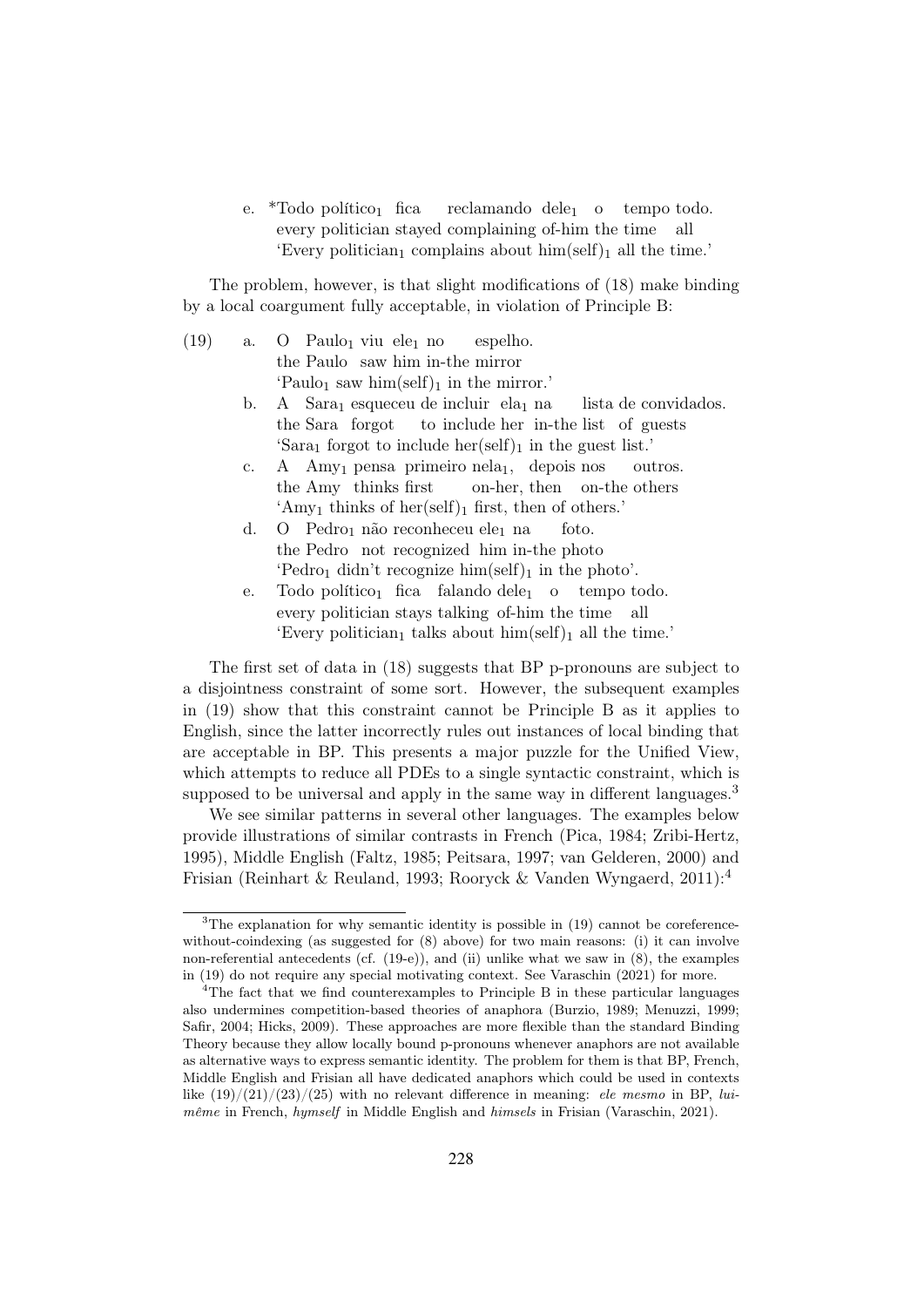- $(20)$  a. \*Pierre<sub>1</sub> bavarde Pierre is.chatting with him avec  $\operatorname{lui}_1$ . 'Pierre<sub>1</sub> is talking to  $\lim(\text{self})_1$ .'
	- b. \*Pierre<sub>1</sub> est jaloux de lui<sub>1</sub>. Pierre is jealous of him 'Pierre<sub>1</sub> is jealous of him<sub>1</sub>.'
- $(21)$  a. Jean<sub>1</sub> parle souvent de Jean often talks about him  $lui<sub>1</sub>$ . 'Jean<sub>1</sub> often talks about  $\lim(\text{self})_1$ .'
	- b. Pierre<sub>1</sub> est fier Pierre is proud of him  $de lui<sub>1</sub>$ . 'Pierre<sub>1</sub> is proud of him(self)<sub>1</sub>.'
- $(22)$  a. \*Hie<sub>1</sub> forseoth hie<sub>1</sub>. he despises him 'He<sub>1</sub> despises  $\lim(\text{self})_1$ .'
	- b.  $*He_1$  hynge hym<sub>1</sub>. he hanged him 'He<sub>1</sub> hanged him(self)<sub>1</sub>.<sup>5</sup>
- $(23)$  a. He<sub>1</sub> cladde hym<sub>1</sub> as a poure laborer. he dressed him as a poor laborer 'He<sub>1</sub> dressed him(self)<sub>1</sub> as a poor laborer.'
	- b. He<sub>1</sub> repentyd hym<sub>1</sub>. he repented him 'He<sub>1</sub> repented  $(himself<sub>1</sub>)$ .'
- $(24)$  a. \*Max<sub>1</sub> hatet him<sub>1</sub>. Max hates him 'Max<sub>1</sub> hates him(self)<sub>1</sub>.'
	- b. \*Willem<sub>1</sub> bewûnderet him<sub>1</sub>. Willem admires him 'Willem<sub>1</sub> admires him(self)<sub>1</sub>.'

## $(25)$  a. Max<sub>1</sub> wasket him<sub>1</sub>. Max washes him 'Max<sub>1</sub> washes him(self)<sub>1</sub>.' b. Jack<sub>1</sub> fielde  $\lim_{1}$  fuortglieden. Jack felt him slip-away 'Jack<sub>1</sub> felt him(self)<sub>1</sub> slip away.'

There is no syntactic generalization that distinguishes the good and bad cases of local binding in these languages in a general way. Rather, the difference seems to be related to a semantic property of the predicates that

 ${}^{5}$ The judgments in (22) are hypotheses motivated by the unexpected absence of locally bound hym with these kinds of predicates in corpora (Faltz, 1985; Peitsara, 1997).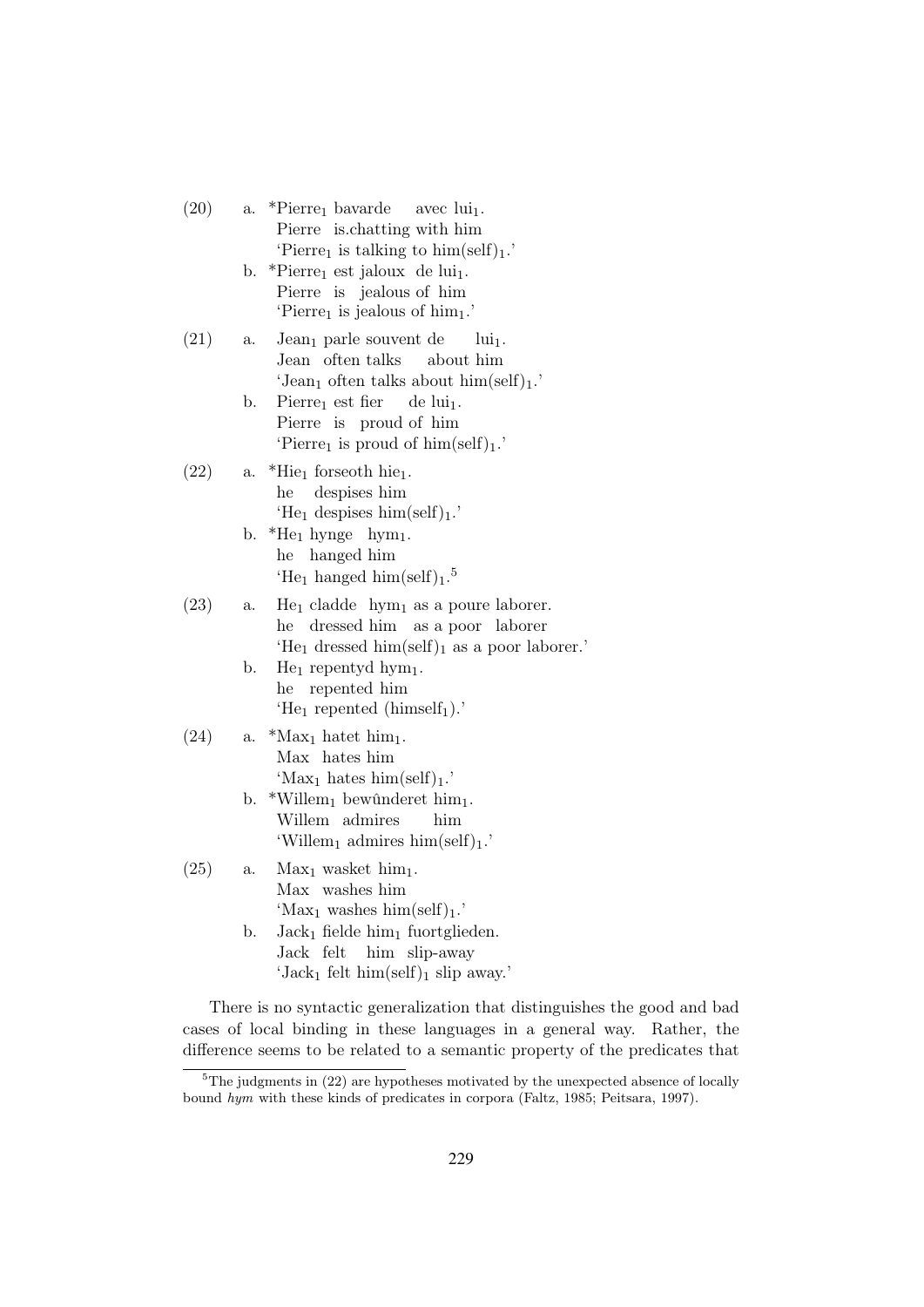p-pronouns contribute their INDEX values to  $-$  e.g. the difference between reclamar ('complain') and falar ('talk') in the BP contrast below:

- $(26)$  a. \*Todo político<sub>1</sub> fica every politician stayed complaining of-him the time  $\bf{reclamando}$   $\rm{dele}_1$   $\rm{o}$   $\rm{tempo}$   $\rm{todo}$ .all 'Every politician<sub>1</sub> complains about  $\lim(\text{self})_1$  all the time.'
	- b. Todo político<sub>1</sub> fica **falando** dele<sub>1</sub> o tempo todo. every politician stays talking of-him the time all 'Every politician<sub>1</sub> talks about  $\lim(\text{self})_1$  all the time.'

This suggests that PDEs in these languages are not the product of Principle B, but of some principle which is sensitive to non-syntactic properties of predicates (Zribi-Hertz, 1995; Menuzzi, 1999; König & Siemund, 2000).

### 5 A solution: Constraint on Reflexive Relations

The simplest solution involves to the problem mentioned in the previous section involves (i) abandoning the idea that p-pronouns in BP, French, Middle English and Frisian abide by Principle B; and (ii) explaining PDEs in these languages with a constraint over non-syntactic aspects of word objects.

The first step in this solution implies rejecting the assumption that Principle B is a syntactic universal, which lies at the heart of the Unified View. In this spirit, we can regard Principle B as a language-specific implicational constraint on the ARG-ST values of predicative words, as in  $(27)$ :

 $(27)$ word ARG-ST  $list \oplus \langle NP[ppro] \rangle$  $\Rightarrow$   $\lceil word \rceil$ ARG-ST  $\langle NP_{\boxed{1}}(, NP_{\boxed{2}}) \rangle \oplus \langle NP[ppro]_{\overline{11} \wedge \overline{12}} \rangle$ 1

The effect of  $(27)$  is to prohibit sharing the INDEX values of p-pronoun complements with any o-commanding coarguments. This syntactic constraint is operative in English. Languages like BP, Middle English, Frisian and French, however, simply they lack (27) as a constraint on their word objects. The cases where locally bound p-pronouns are not acceptable in these languages are handled by a constraint which is sensitive to the CONTENT values of *word* objects – i.e. a semantically-based constraint:

- (28) Constraint on Reflexive Relations (CRR): If the CONTENT RELS value of a *word* object W contains a reflexive relation  $R$  and  $R$  is stereotypically non-reflexive, then  $W$  must be reflexive-marked, where
	- (i)  $R$  is reflexive iff the values for two ARG attributes of  $R$  are structure-shared;
	- (ii) W is reflexive-marked iff a member of W's ARG-ST is  $NP[refl]$ .

The notion of stereotypical non-reflexivity invoked by (28) comes from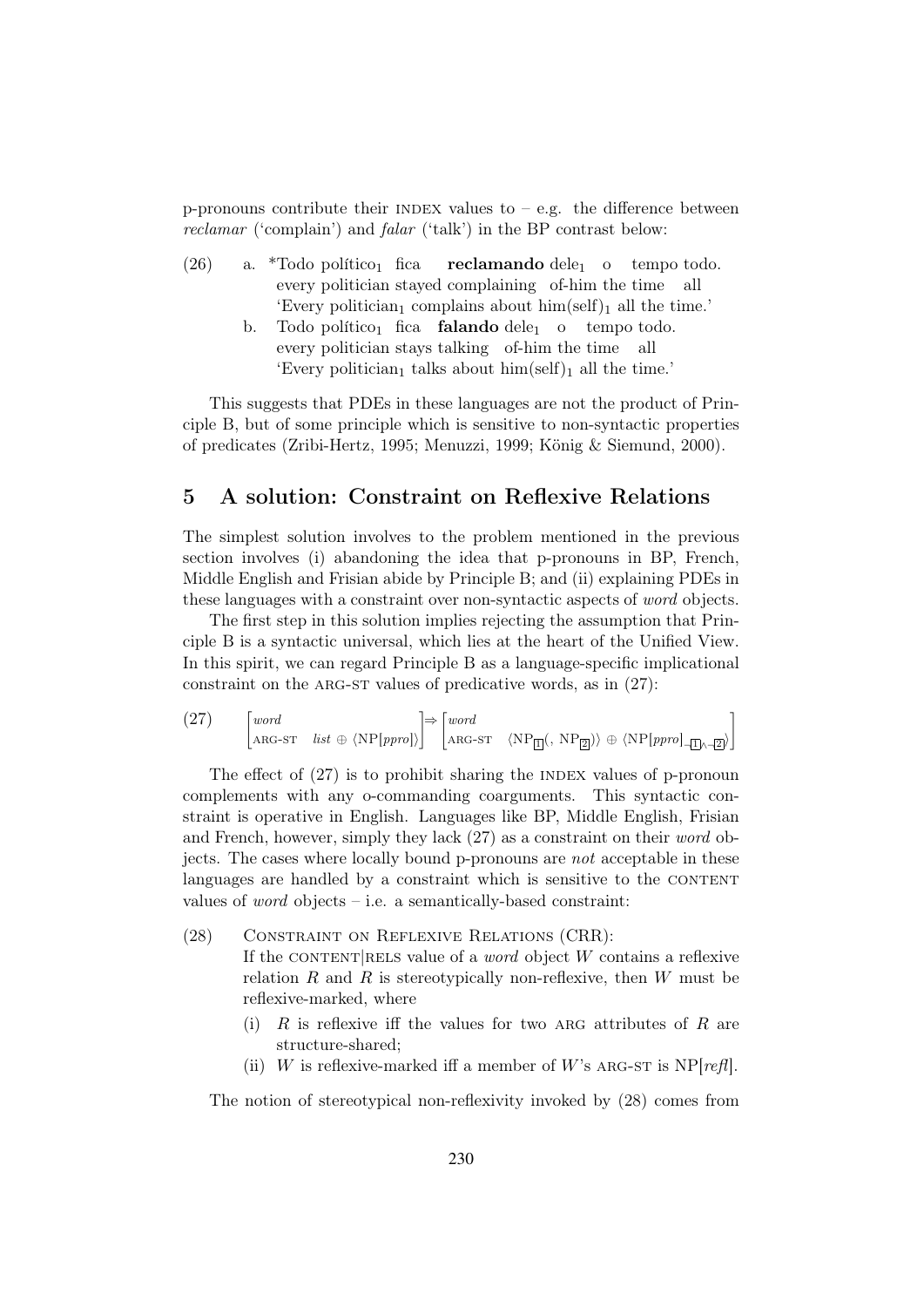functionalist work on anaphora (Faltz, 1985; Comrie, 1999; Levinson, 2000; König & Siemund, 2000; Ariel, 2008; Haspelmath, 2008). It is based on the intuition that reflexive interpretations are less expected for some predicative words (e.g. hit, jealous, hate) than for others (e.g. dress, proud, shave). Like other kinds of stereotypes, stereotypes about non-reflexivity are arguably product of inductive regularities in speakers' experience of the world: e.g. people experience less often self-directed instances of actions like hitting than of actions like dressing (Levinson, 2000).

These stereotypes are also plausibly reflected in frequency of reflexive use: words that introduce stereotypically non-reflexive relations like *jealous* and hang occur less frequently with reflexive arguments (signaling reflexive readings) than other words like proud or dress (Haspelmath, 2008; Ariel, 2008; Bouma & Spenader, 2008). This is confirmed by the following data:

|         | Non-reflexive | Reflexive   |
|---------|---------------|-------------|
|         | Pronoun       | Pronoun     |
| jealous | 41 $(100\%)$  | $0(0\%)$    |
| proud   | $212(84\%)$   | 39 $(16\%)$ |

Table 1: Reflexive vs. non-reflexive readings in the British National Corpus (adapted from Haspelmath 2008, 47)

|       | Non-reflexive | Reflexive     |
|-------|---------------|---------------|
|       | Pronoun       | Pronoun       |
| hit   | $109(99.1\%)$ | $1(0.09\%)$   |
| dress | $4(6.2\%)$    | 60 $(93.7\%)$ |

Table 2: Reflexive vs. non-reflexive readings in the Longman Spoken American Corpus (adapted from Ariel 2008, 231-232)

I assume that stereotypically non-reflexive relations (st-nref-rel) and their complement (*nst-nref-rel*) form a sortal hierarchy, similar to the one used in the linking theory of Davis & Koenig (2000). The following is partial representation of this hierarchy, based on what we have seen so far:<sup>6</sup>

| (29) |             |               | rel                                          |                |                |
|------|-------------|---------------|----------------------------------------------|----------------|----------------|
|      |             |               |                                              |                |                |
|      |             | $st-nref-rel$ |                                              | $nst-nref-rel$ |                |
|      |             |               |                                              |                |                |
|      | $hate$ -rel |               | hit-rel jealous-of-rel talk-to-rel dress-rel |                | $proud-of-rel$ |

 ${}^{6}$ Though the CRR is plausibly universal, I leave open the possibility that some aspects of this hierarchy (e.g. what relations wind up being subsorts of  $st-nref-rel$ ) may be language-specific. There is some reason to believe that grooming relations like dress-rel and shave-rel are not subsorts of nst-nref-rel in BP (Varaschin, 2021, 349).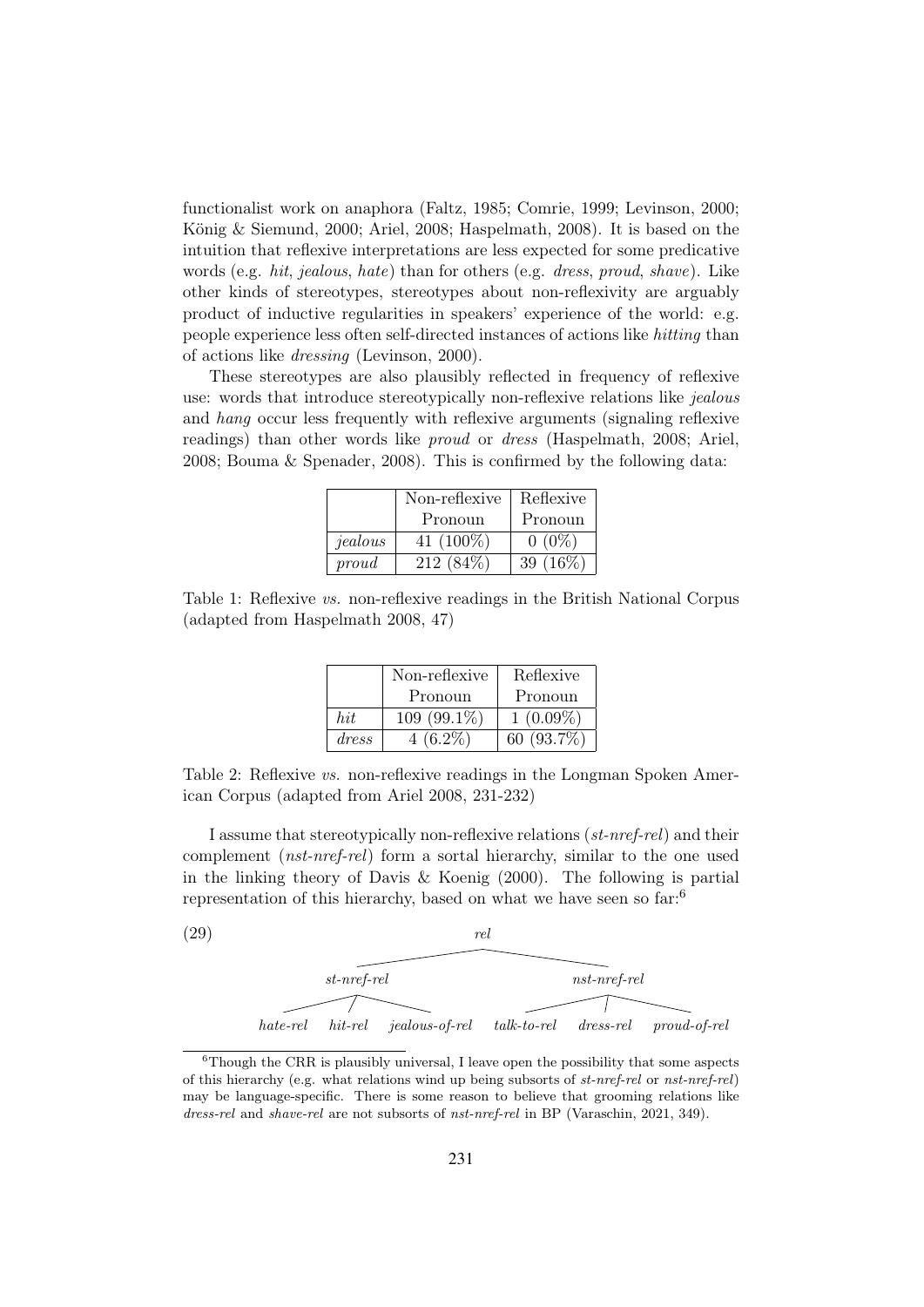Given this, we can state the CRR more formally as the following implicational constraint (where  $\bigcap$  is the shuffle relation).<sup>7</sup>

(30) 
$$
\begin{bmatrix} word \\ \text{concl}\end{bmatrix} \times \begin{bmatrix} \text{mod} \\ \text{concl}\end{bmatrix} \times \begin{bmatrix} \text{end} \\ \text{and} \end{bmatrix}
$$

The CRR is similar to the Reflexivity Condition B of Reinhart and Reuland's (1993) Reflexivity Theory. Unlike Reinhart & Reuland's principle, however, the CRR should not be seen as a primitive feature of UG, but as a consequence of a universal pragmatic principle that associates unmarked forms with stereotypical interpretations (Levinson, 2000, 37):

#### (31) Informativeness Principle:

What is expressed simply is stereotypically exemplified.

The idea is that, since p-pronouns are simple unmarked forms (in contrast to reflexives), (31) motivates an inference to a stereotypical interpretation for each word in whose ARG-ST p-pronouns occur. This means that if a nonreflexive interpretation is stereotypical for a *word* object  $W$ , p-pronouns, qua unmarked forms, will trigger an inference to a non-reflexive interpretation for  $W$ . The only way to signal that  $W$  is to be interpreted reflexively in such cases is by resorting to specialized reflexive-marking. A reflexive NP acts as a marked form which blocks the inference to the non-reflexive stereotype.

The BP, French, Middle English and Frisian structures in (32), repeated from earlier examples, are ruled out by the CRR because the words in boldface all introduce stereotypically non-reflexive relations (complain-rel, jealous-of-rel, etc.) without being appropriately reflexive-marked:

- $(32)$  a. \*Todo político<sub>1</sub> fica **reclamando** dele<sub>1</sub> o tempo todo. every politician stays complain of-him the time all
	- b. \*Pierre<sub>1</sub> est **jaloux** de lui<sub>1</sub>.
		- Pierre is jealous of him
	- c.  $*He_1$  hynge hym<sub>1</sub>. he hanged him
	- d.  $*$ Max<sub>1</sub> **hatet** him<sub>1</sub>. Max hates him

For such cases, the effects of the CRR are indistinguishable from those of Principle B. Differences between the two constraints emerge in contexts where CRR predicts exemption from the disjointness requirement. The CRR

<sup>&</sup>lt;sup>7</sup>Note that since (30) employs the shuffle relation,  $NP[ref]$  can occupy any position in the ARG-ST list. What prevents a reflexive like *himself* from occupying the position that gets mapped to subj is its specification for accusative case (Pollard & Sag, 1994, 262).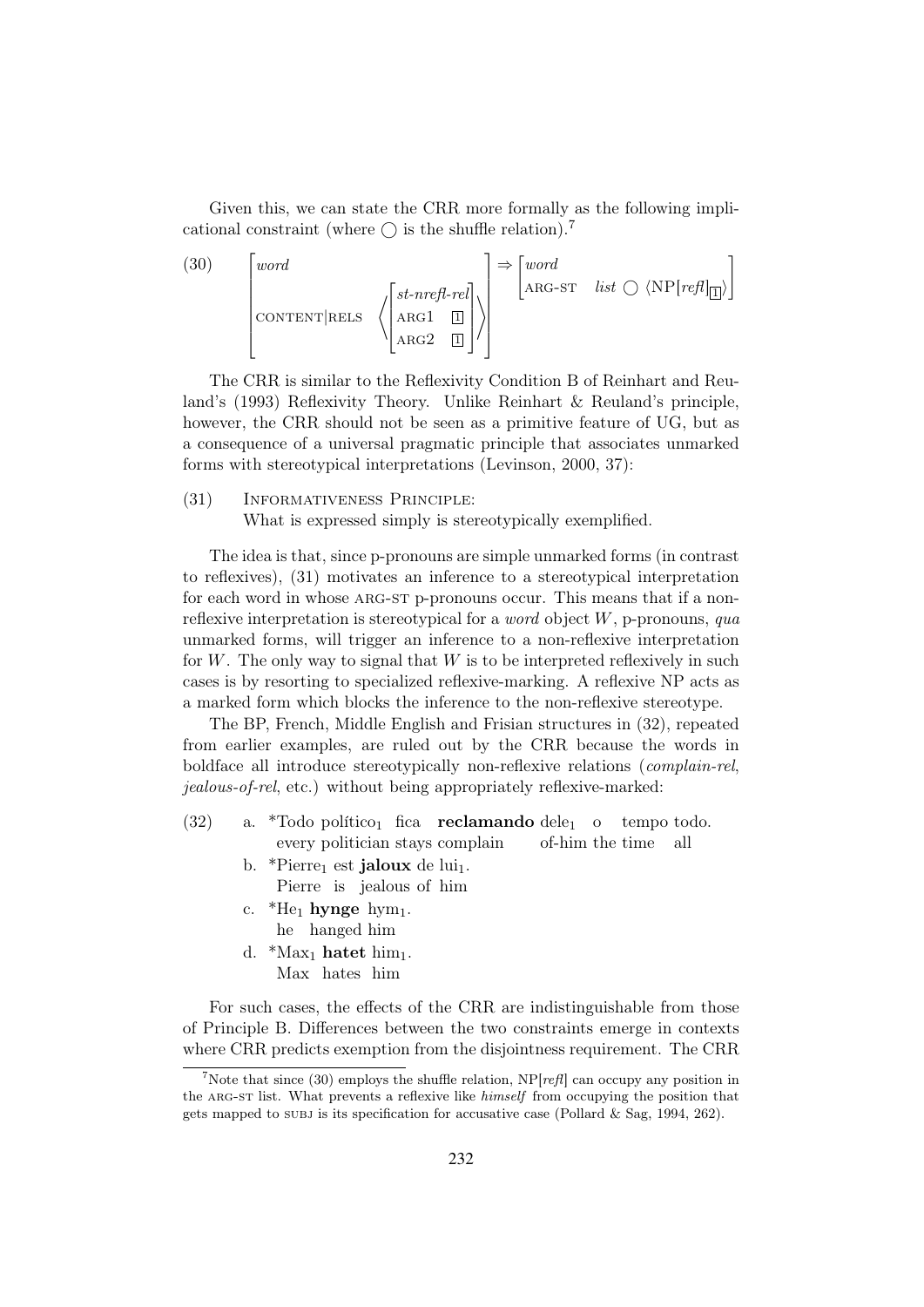gives us basically two logically possible scenarios where a locally bound ppronoun may be acceptable in languages lacking Principle B:

- $(33)$  a. When the rel introduced by the word in whose ARG-ST the ppronoun appears is not stereotypically non-reflexive.
	- b. When the rel introduced by the word in whose ARG-ST the ppronoun appears is not reflexive.

The scenario in (33-a) covers the following kinds of cases:

- $(34)$  a. Todo político<sub>1</sub> fica **falando** dele<sub>1</sub> o tempo todo. every politician stays talking of-him the time all
	- b. Pierre<sub>1</sub> est **fier** de lui<sub>1</sub>. Pierre is proud of him
	- c. He<sub>1</sub> cladde hym<sub>1</sub> as a poure laborer. he dressed him as a poor laborer
	- d. Max<sub>1</sub> wasket  $\lim_{1}$ . Max washes him

The relations introduced by the predicates in boldface (talk-to-rel, proud-ofrel, dress-rel and wash-rel) are not stereotypically non-reflexive. Therefore, they do not satisfy the antecedent of the constraint (30) and are exempt from the reflexive-marking requirement expressed in the consequent.

The CRR also allows local binding of p-pronouns whenever the relation encoded by word where the p-pronoun appears as an argument is not reflexive to begin with (cf. (33-b)). This happens in raising to object structures, which imply a mismatch between the syntactic locality of ARG-ST lists and the semantic locality of the relations expressed as the CONTENT RELS values of words (Reinhart & Reuland, 1993). This allows us to predict the following BP and Frisian examples:

| (35) |    | a. O Roberto <sub>1</sub> imaginou ele <sub>1</sub> casado.    |
|------|----|----------------------------------------------------------------|
|      |    | the Roberto imagined him married                               |
|      |    | 'Roberto <sub>1</sub> imagined $\lim(\text{self})_1$ married.' |
|      | b. | $Jack_1$ fielde $him_1$ fuortglieden.                          |
|      |    | Jack felt him slip-away                                        |
|      |    | 'Jack <sub>1</sub> felt him(self) <sub>1</sub> slip away.'     |
|      |    |                                                                |

Even though the p-pronouns and their antecedents in (35) are in a local relationship with respect to the arg-st of the matrix verb, they carry indices that contribute to separate semantic relations: marry-rel in (35-a) and slip*away-rel* in  $(35-b)$ . This is made clear in the simplified structure in  $(36)$ , which depicts the CONTENT value for  $(35-a)$ . Since BP and Frisian lack the purely arg-st-based Principle B we see in English, these examples are predicted to be fine: there is no reflexive relation in need of reflexive-marking.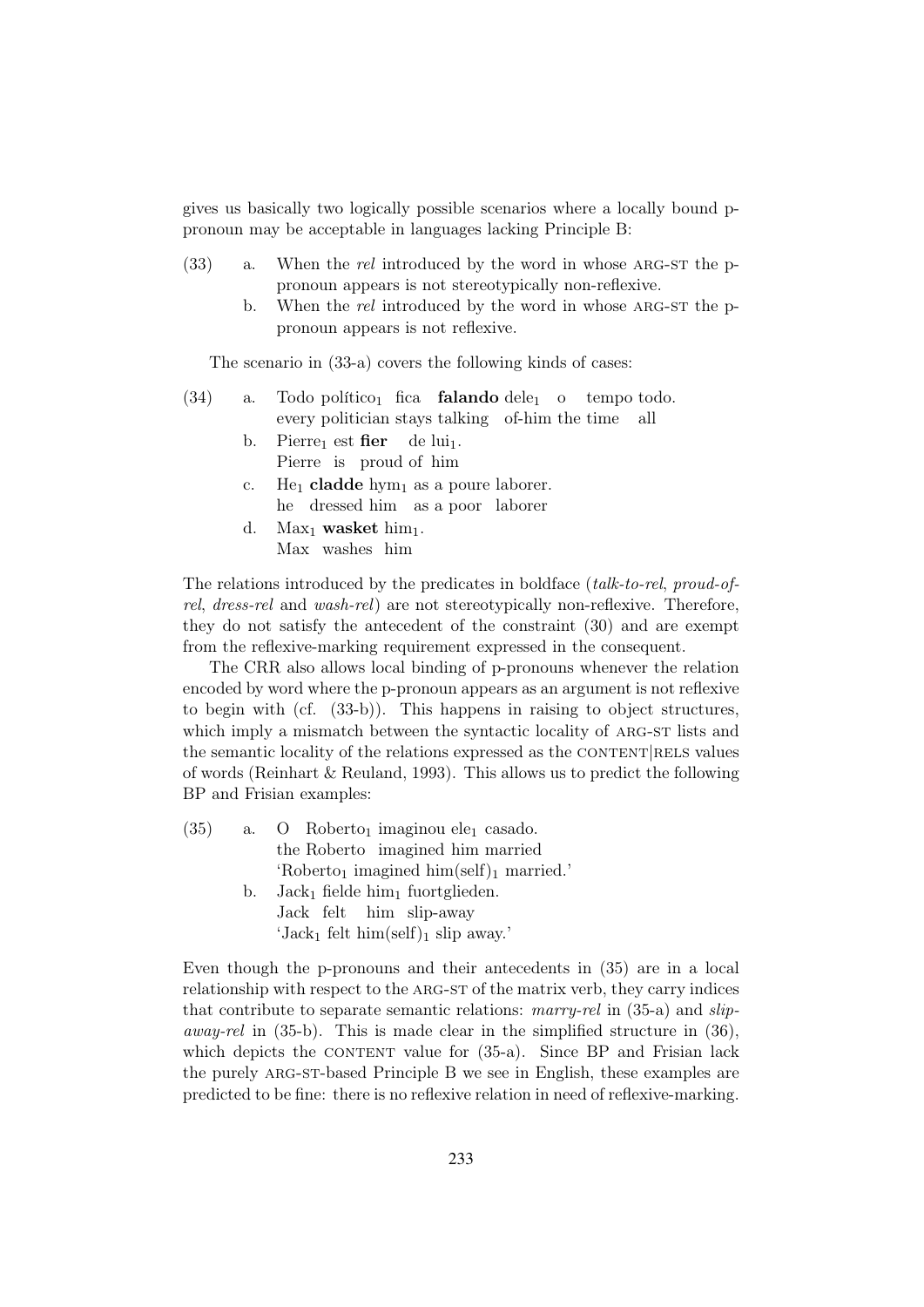| (36) | <b>INDEX</b> | 3                                                                                                                                                                                                          |
|------|--------------|------------------------------------------------------------------------------------------------------------------------------------------------------------------------------------------------------------|
|      | <b>RELS</b>  | $\vert \textit{image-rel} \vert$<br>$\mid$ name-rel<br>$\lceil married\text{-}rel\rceil$<br>$\overline{4}$<br>2<br>LBL<br>LBL<br>  LBL<br>ARG1<br>ARG()<br>ARG()<br>ARG2<br>$\boxed{5}$<br>Roberto<br>NAME |

Something similar goes on in cases where the meaning of the p-pronoun is not identical to that of its antecedent, but is shifted to denote a representational proxy of the latter (Jackendoff, 1992; Safir, 2004; Varaschin, 2020).<sup>8</sup> This is what happens in the BP example (37), where ele ('him') is interpreted as a visual image of Pedro, as the structure in (38) makes clear:

 $(37)$ the Pedro not recognized him in-the photo Pedro<sub>1</sub> não reconheceu ele<sub>1</sub> na foto. 'Pedro<sub>1</sub> didn't recognize him(self)<sub>1</sub> in the photo'.

(38) 
$$
\begin{bmatrix} \n\text{ARG-ST} & \langle NP_{\boxed{1}}, NP_{\boxed{1}} \rangle \\
\text{CONTENT}|\text{REL} & \left\langle \begin{bmatrix} \text{recognize-rel} \\ \text{LBL} & \boxed{3} \\ \text{ARG1} & \boxed{1} \\ \text{ARG2} & \boxed{2} \end{bmatrix}, \begin{bmatrix} \text{proxy-rel} \\ \text{LBL} \\ \text{IMAGE PROXY} & \boxed{2} \\ \text{REPRESENTED} & \boxed{1} \end{bmatrix} \right\rangle
$$

Since the object NP in (37) receives a proxy reading, it no longer contributes its literal meaning to the relation that corresponds to the verb. Rather, the verb comes to express a relation between Pedro and his image proxy.

This is also what happens in the infinitival VP in (39):

 $(39)$ the Joana forgot Joana<sub>1</sub> esqueceu de incluir ela<sub>1</sub> na to include her in-the list of guests lista de convidados. 'Joana<sub>1</sub> forgot to include her(self)<sub>1</sub> in the guest list.'

<sup>8</sup>Proxy readings are semantically distinct from the guise reading of the first person pronoun in (8-a) (Safir, 2004, 114-118), repeated below with the guise NP in boldface:

<sup>(</sup>i) I dreamt that I was Elaine Stritch and I kissed me.

Guise readings occur when an NP is interpreted as a person assuming the perspective of another while retaining some aspects of their own original identity: e.g. when speakers say  $(8-a)/(i)$ , they are talking about themselves-as-Elaine-Stritch, rather than Elaine Stritch per se. Proxy readings, by contrast, do not preserve any kind of semantic identity relation between the normal meaning and the proxy meaning: i.e. the pronoun in (35) does not refer to Pedro-as-an-image, but to an image of Pedro. In other words, while a referent and its guise are still, in some sense, the same entity (one is a counterpart of the other), a proxy and the entity it represents are not. I express this difference by having the proxy and the entity it represents correspond to different indices in the CONTENT value. I assume that guises and their perspective-holders are identical in terms of CONTENT. I do not attempt to state the constructions responsible for proxy and guise readings in this paper.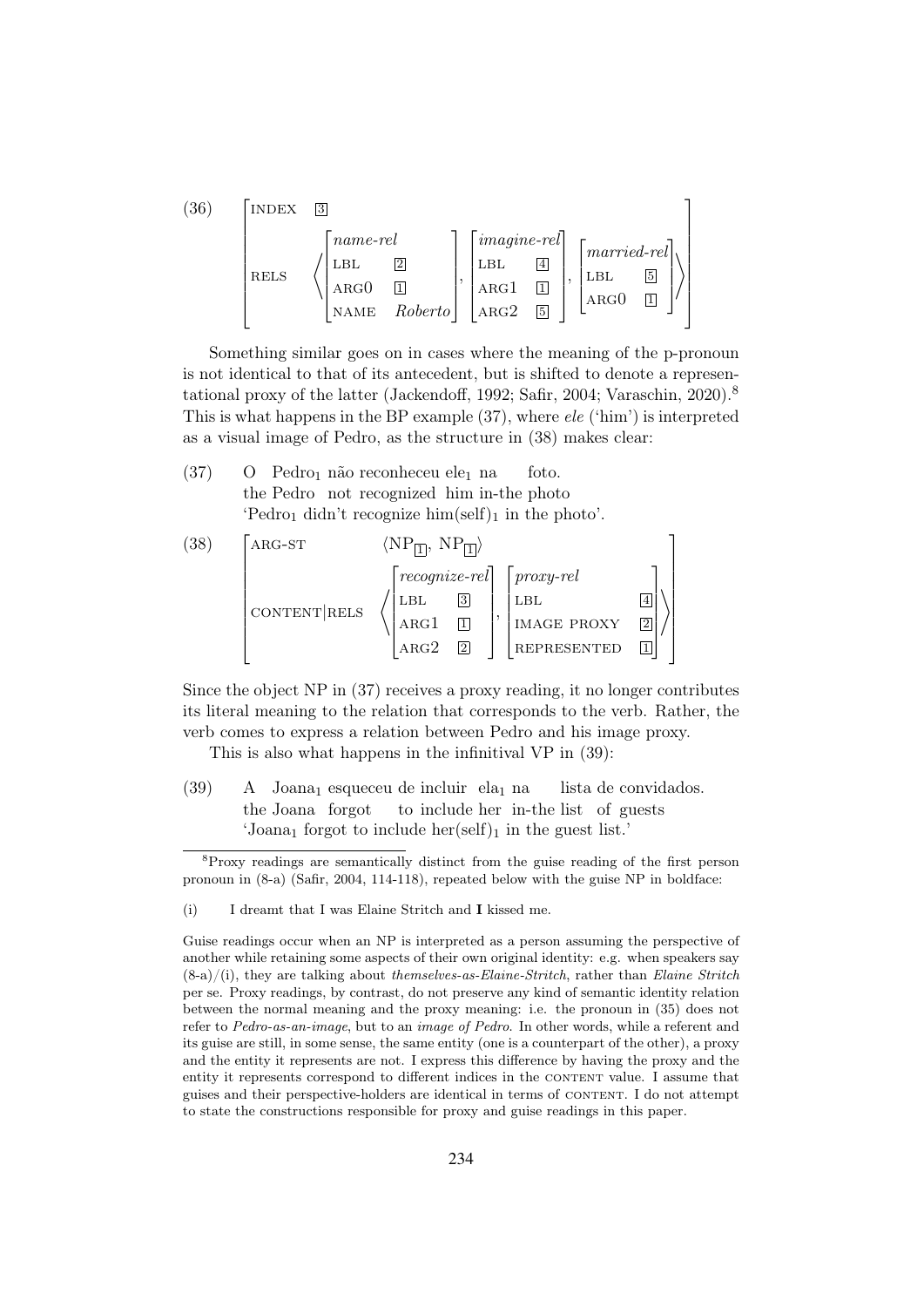(40) 
$$
\begin{bmatrix} \n\text{ARG-ST} & \langle NP_{\boxed{1}}, NP_{\boxed{1}} \rangle \\
\text{CONTENT} & \begin{bmatrix} \n\text{include-} \text{rel} \\
\text{LBL} & \boxed{3} \\
\text{ARG1} & \boxed{1} \\
\text{ARG2} & \boxed{2} \n\end{bmatrix}, \begin{bmatrix} \text{proxy-} \text{rel} \\
\text{LBL} & \boxed{4} \\
\text{NAME PROXY} & \boxed{2} \\
\text{REPRESENTED} & \boxed{1} \n\end{bmatrix} \n\end{bmatrix}
$$

As the abbreviated structure for the infinitival VP in (40) makes clear, con- $TENT|RELS$  value of *incluir* ('include') in (39) expresses a relation between Joana and a proxy of Joana (namely, her name). Given that there is no reflexive relation in semantics, no reflexive-marking is necessary either.

Since the CRR is grounded in the pragmatic Informativeness Principle, it should be universal (pace possible cross-linguistic variation regarding the hierarchy of semantic sorts in (29)). Something like the CRR does indeed seems to be a genuine source of invariance across the anaphoric systems of different languages (Levinson, 2000; König & Siemund, 2000; Haspelmath, 2008; Ariel, 2008; Volkova & Reuland, 2014). We even see some of its effects in English words that are exempt from syntactic Principle B.

This is the case of locative Ps (Reinhart & Reuland, 1993; Menuzzi, 1999). These words are exempt from Principle B because they have single-membered arg-st lists. However, in spite of this, they encode binary relations as their  $CONTENT|RELS$  value. A preposition like *over*, for example, expresses a relation over-rel that holds between a surface and an entity that is located above the surface. In typical cases, these relations are not interpreted reflexively:

 $(41)$  Bobby<sub>1</sub> rolled the carpet over him<sub>1</sub>.



It is, however, possible for (at least some of) these locative relations to be interpreted reflexively. When the word object that corresponds to preposition does contain a reflexive relation among the values of CONTENT RELS in a particular sentence, CRR predicts reflexive marking to be necessary. This prediction is in fact correct (Reinhart & Reuland, 1993, 687-8):

(43) \*Bobby rolled the carpet<sub>2</sub> over it<sub>2</sub>.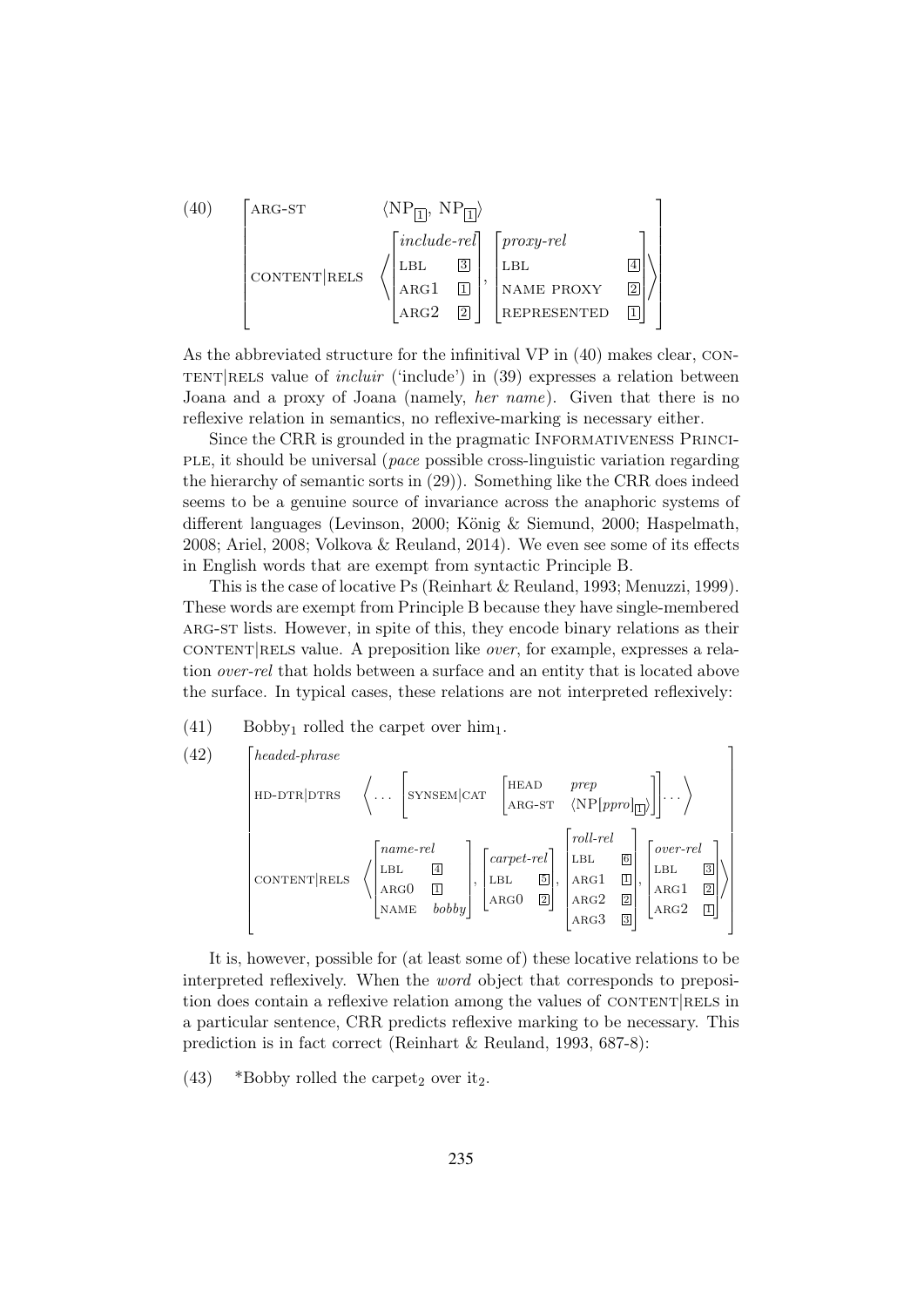(44)  
\n
$$
\begin{bmatrix}\n\text{head-phrase} \\
\text{HD-DTR}|\text{DTRS} & \langle \dots \begin{bmatrix}\n\text{SYNSEM}|\text{CAT} & \begin{bmatrix}\n\text{HEAD} & \text{prep} \\
\text{ARG-ST} & \langle \text{NP}[\text{ppro}]_{\mathbb{Z}}\n\end{bmatrix}\n\end{bmatrix} \dots\n\end{bmatrix} \n\end{bmatrix}
$$
\n
$$
\begin{bmatrix}\n\text{name-rel} \\
\text{CONTENT}|\text{RELS} & \langle \begin{bmatrix}\n\text{name-rel} \\
\text{LBL} & \boxed{4} \\
\text{ARGO} & \boxed{1} \\
\text{NAME} & \text{bobby}\n\end{bmatrix}\n\end{bmatrix},\n\begin{bmatrix}\n\text{care-rel} \\
\text{LBL} & \boxed{5} \\
\text{ARG1} & \boxed{1} \\
\text{ARG2} & \boxed{2} \\
\text{ARG2} & \boxed{3}\n\end{bmatrix}\n\end{bmatrix}
$$
\n
$$
\begin{bmatrix}\n\text{over-rel} \\
\text{LBL} & \boxed{5} \\
\text{ARG1} & \boxed{2} \\
\text{ARG2} & \boxed{2}\n\end{bmatrix}
$$

Note that  $(43)$  is not ruled out by Principle B (cf.  $(27)$ ) because *over* has a single-membered ARG-ST where the  $NP[ppro]$  is not locally o-commanded by anything. The only principle that rules out (43) is the CRR.

# 6 Concluding Remarks

The phenomena examined throughout this paper strongly suggest that the disjointness effects typically attributed to Principle B do not stem from a single cause, thereby contradicting the Unified View. I proposed that the responsibility for accounting for PDEs across different languages should distributed into at least three independent factors:

- (i) a preference for expressing semantic identity with coindexation;
- (ii) a language-specific variant of Principle B (interpreted as an implicational constraint on word objects), and
- (iii) a constraint on the morphosyntactic encoding of reflexive relations.

Unlike the traditional Principle B, none of these factors is a syntactic universal. (ii) is syntactic, but not universal. In fact, (ii) is probably learned on the basis of indirect negative evidence, such as statistical preemption – i.e. learners posit something like Principle B if they are consistently faced with positive evidence for other forms (e.g. reflexives) that occur in local binding contexts (Elbourne, 2005; Varaschin, 2021).<sup>9</sup> (i) and (iii) are plausibly universal, but they are not crucially syntactic. I suggested that (i) might be subsumed under Levinson's (2000) Manner Principle, which associates marked forms with marked meanings, and (iii) might be motivated by Levinson's (2000) Informativeness Principle, which associates unmarked forms with unmarked (i.e. stereotypical) meanings.

<sup>9</sup>This provides a novel way to interpret the well-attested fact that children do not display robust adult-level knowledge of Principle B until the age of seven (Elbourne 2005; Hamann 2011; Baauw 2018). If the purely syntactic Principle B pattern we see in English has to be learned, it is not surprising that children might not know it at some point. Furthermore, if Principle B is posited on the basis of statistical preemption, we explain the absence of syntactic PDEs in languages that lack grammaticalized reflexives.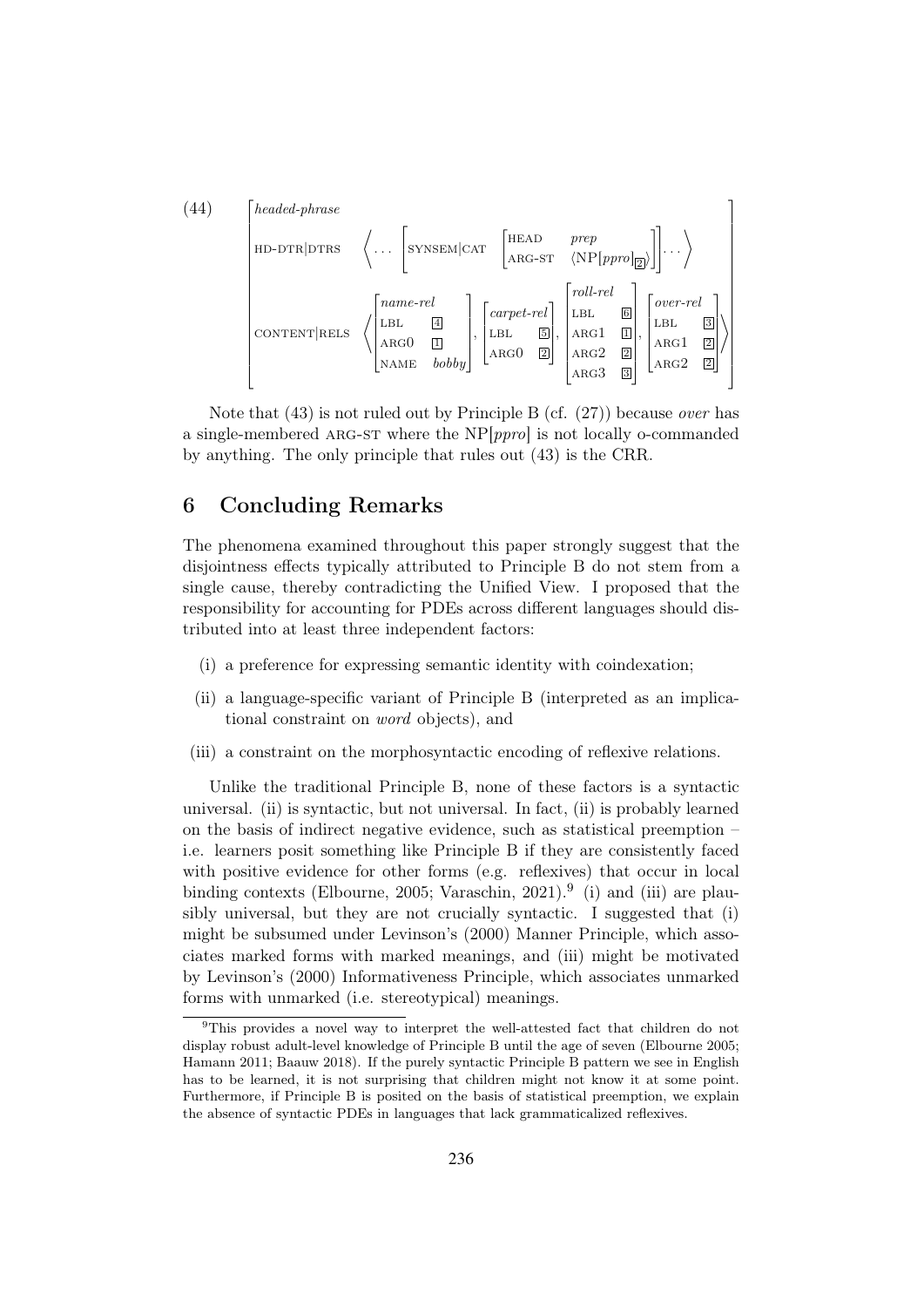# References

- Ariel, Mira. 2008. Pragmatics and grammar. Cambridge: Cambridge Univeristy Press.
- Baauw, Sergio. 2018. The interpretation of pronouns across Spanish-Speaking Populations. Languages 3(2). 11.
- Bouma, Gosse & Jennifer Spenader. 2008. The distribution of weak and strong object reflexives in Dutch. LOT Occasional Series 12. 103–114.
- Burzio, Luigi. 1989. On the non-existence of disjoint reference principles. Rivista di Grammatica Generativa 14. 3–27.
- Chomsky, Noam. 1981. Lectures on government and binding. Dordecht: Foris.
- Chomsky, Noam. 1986. Knowledge of language. New York, NY: Praeger Publishers.
- Chomsky, Noam. 1995. The minimalist program. Cambridge, MA: The MIT Press.
- Chomsky, Noam. 2008. On phases. In Robert Freidin, Carlos P. Otero & Maria Luisa Zubizarreta (eds.), Foundational issues in linguistic theory: Essays in honor of Jean-Roger Vergnaud, 133–66. Cambridge, MA: MIT Press.
- Comrie, Bernard. 1999. Reference-tracking: description and explanation. STUF-Language Typology and Universals 52(3-4). 335–346.
- Copestake, Ann, Dan Flickinger, Carl Pollard & Ivan Sag. 2005. Minimal recursion semantics: an introduction. Research on Language and Computation 3. 281–332.
- Davis, Anthony R. & Jean-Pierre Koenig. 2000. Linking as constraints on word classes in a hierarchical lexicon. Language 76(1). 56–91.
- Elbourne, Paul. 2005. On the acquisition of Principle B. Linguistic Inquiry 36(3). 333–365.
- Faltz, Leonard M. 1985. Reflexivization: A study in universal syntax. New York, NY: Garland.
- Fiengo, Robert & Robert May. 1994. Indices and identity. Cambridge, MA: MIT Press.
- Galves, Charlotte. 1986. A interpretação "reflexiva" do pronome no português do Brasil. DELTA: Documentação e Estudos em Linguística Teórica e Aplicada 2(2).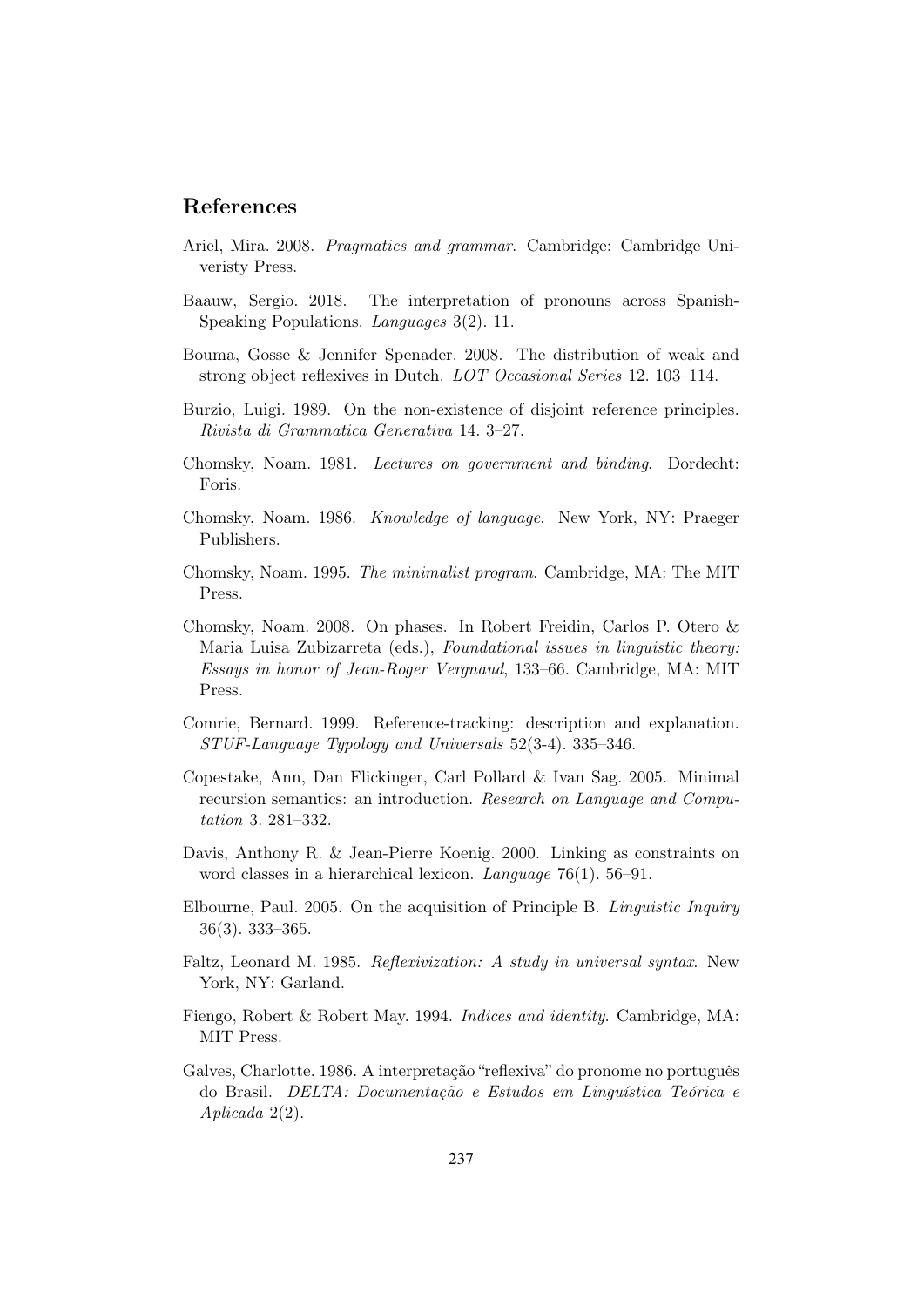- van Gelderen, Elly. 2000. A history of English reflexive pronouns: Person, self, and interpretability, vol. 39. Amsterdam: John Benjamins.
- Grodzinsky, Yosef & Tanya Reinhart. 1993. The innateness of binding and coreference. Linguistic Inquiry 24(1). 69–102.
- Grolla, Elaine. 2011. The acquisition of contrastive and non-contrastive anaphoric forms in Brazilian Portuguese. In Selected proceedings of the 4th Conference on Generative Approaches to Language Acquisition North America, 78–89.
- Grolla, Elaine & Karina G. Bertolino. 2011. A proforma 'ele' com antecedente local em portugues brasileiro adulto e infantil. In Estudos da linguagem: casamento entre temas e perspectivas, Joao Pessoa: Editora da UFPB.
- Hamann, Cornelia. 2011. Binding and coreference: Views from child language. In Jill de Villiers & Tom Roeper (eds.), Handbook of generative approaches to language acquisition, 247–290. Dordrecht: Springer.
- Haspelmath, Martin. 2008. A frequentist explanation of some universals of reflexive marking. Linguistic Discovery 6(1). 40–63.
- Haspelmath, Martin. forthcoming. Comparing reflexive constructions in the worlds languages. In Katarzyna Janic, Nicoletta Puddu & Martin Haspelmath (eds.), *Reflexive constructions in the world's languages*, Berlin: Language Science Press.
- Heim, Irene. 1998. Anaphora and semantic interpretation: A reinterpretation of Reinhart's approach. In Orin Percus & Uli Sauerland (eds.), MIT working papers in linguistics the interpretive tract, vol. 25, 205–246. Cambridge, MA: MIT, Department of Linguistics.
- Hicks, Glyn. 2009. The derivation of anaphoric relations. Philadelphia, PA: John Benjamins.
- Hornstein, Norbert. 2001. Move! A minimalist theory of construal. Malden, MA: Blackwell.
- Huang, Yan. 2000. Anaphora: A cross-linguistic approach. New York, NY: Oxford University Press.
- Jackendoff, Ray. 1972. Semantic interpretation in generative grammar. Cambridge, MA: MIT Press.
- Jackendoff, Ray. 1992. Mme. Tussaud meets the Binding Theory. Natural Language and Linguistic Theory 10(1).  $1-32$ .
- Kayne, Richard. 2005. Movement and silence. Oxford: Oxford University Press.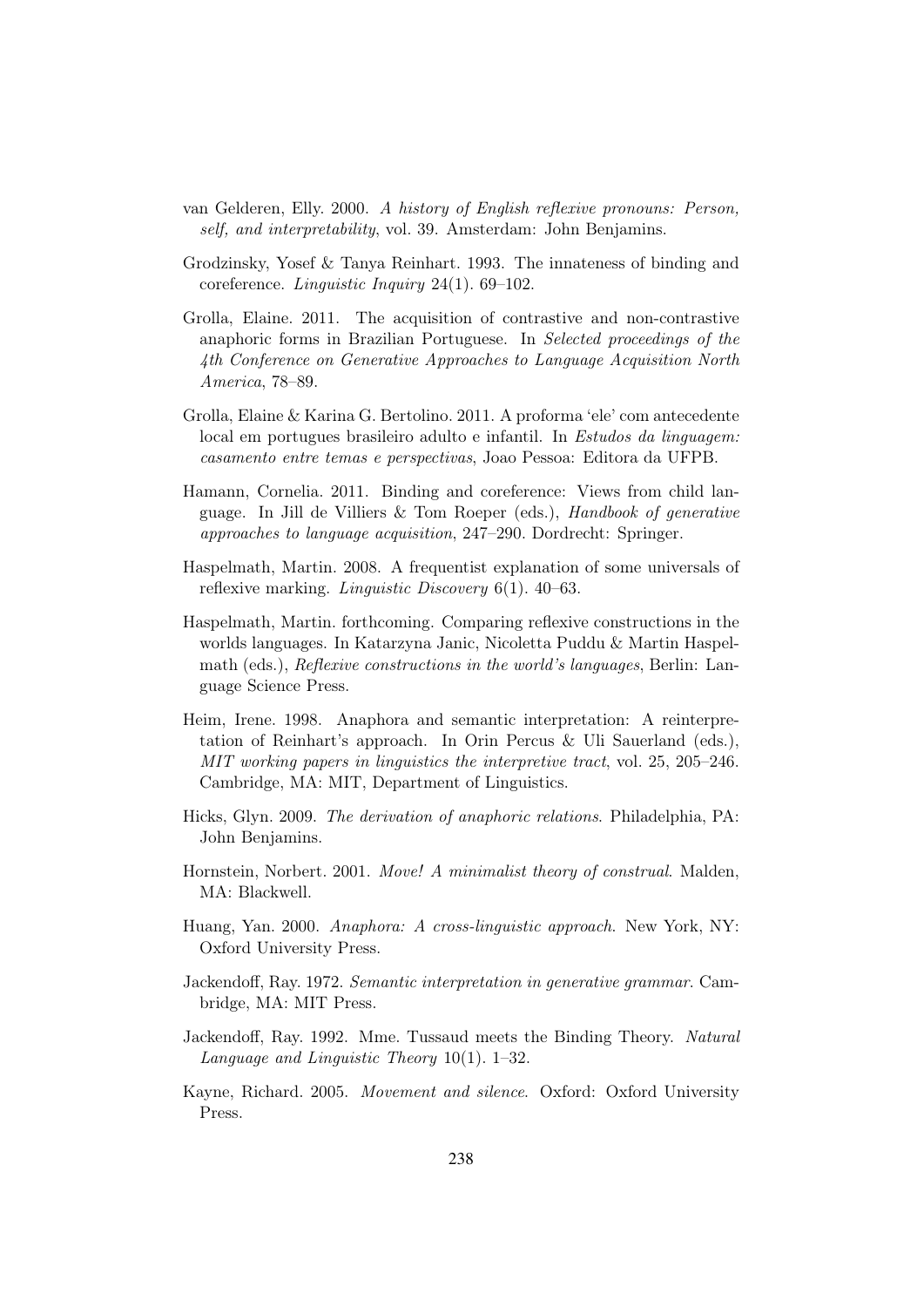- Koenig, Jean-Pierre & Frank Richter. 2021. Semantics. In Stefan Müller, Anne Abeillé, Robert D. Borsley & Jean-Pierre Koenig (eds.), Head-Driven Phrase Structure Grammar: The handbook, Berlin: Language Science Press.
- König, Ekkehard & Peter Siemund. 2000. Intensifiers and reflexives: A typological perspective. In Zygmunt Frajzyngier & Traci Curl (eds.), Reflexives: Forms and functions, 41–74. Amsterdam: John Benjamins.
- Krifka, Manfred. 2018. A direct compositionality approach to Condition C effects under reconstruction and their exceptions. In Manfred Krifka & Mathias Schenner (eds.), Reconstruction effects in relative clauses, Berlin: De Gruyter.
- Lacerda, Maria Cláudia Mesquita, Rosana Costa de Oliveira & Márcio Martins Leitão. 2014. O processamento da anáfora "se" em português brasileiro e a influência da variação dialetal. Fórum Linguístico 11(3). 243–260.
- Lakoff, George. 1972. Linguistics and natural logic. In Donald Davidson & Gilbert Harman (eds.), Semantics of natural language, Dordecht: Reidel.
- Levinson, Stephen C. 2000. Presumptive meanings. Cambridge, MA: MIT Press.
- Manning, Christopher D & Ivan A Sag. 1998. Argument structure, valence, and binding. Nordic Journal of Linguistics 21. 107–144.
- Menuzzi, Sergio. 1999. Binding theory and pronominal anaphora in Brazilian Portuguese. Utrecht: Holland Academic Graphics.
- Meurers, Detmar. 2000. Lexical generalizations in the syntax of German non-finite constructions. Tübingen: University of Tübingen dissertation.
- Müller, Stefan. 2021. Anaphoric binding. In Stefan Müller, Anne Abeillé, Robert D. Borsley & Jean-Pierre Koenig (eds.), Head-Driven Phrase Structure Grammar: The handbook, Berlin: Language Science Press.
- Noguchi, Tohru. 1993. Pronominal binding and syntactic categories. In Amy J. Schafer (ed.), *Proceedings of the North East Linguistic Society 23*, 351–365. University of Ottawa: Graduate Linguistic Student Association.
- Peitsara, Kirsti. 1997. The development of reflexive strategies in English. In Merja Kytö Matti Rissanne & Kirsi Heikkonen (eds.), Grammaticalization at work: Studies of long-term developments in english, vol. 24, 277–370. Berlin: Walter de Gruyter.
- Pica, Pierre. 1984. Liage et contiguité. In Jean-Claude Milner (ed.), Recherches sur l'anaphore, 119–164. Paris: Paris IV.